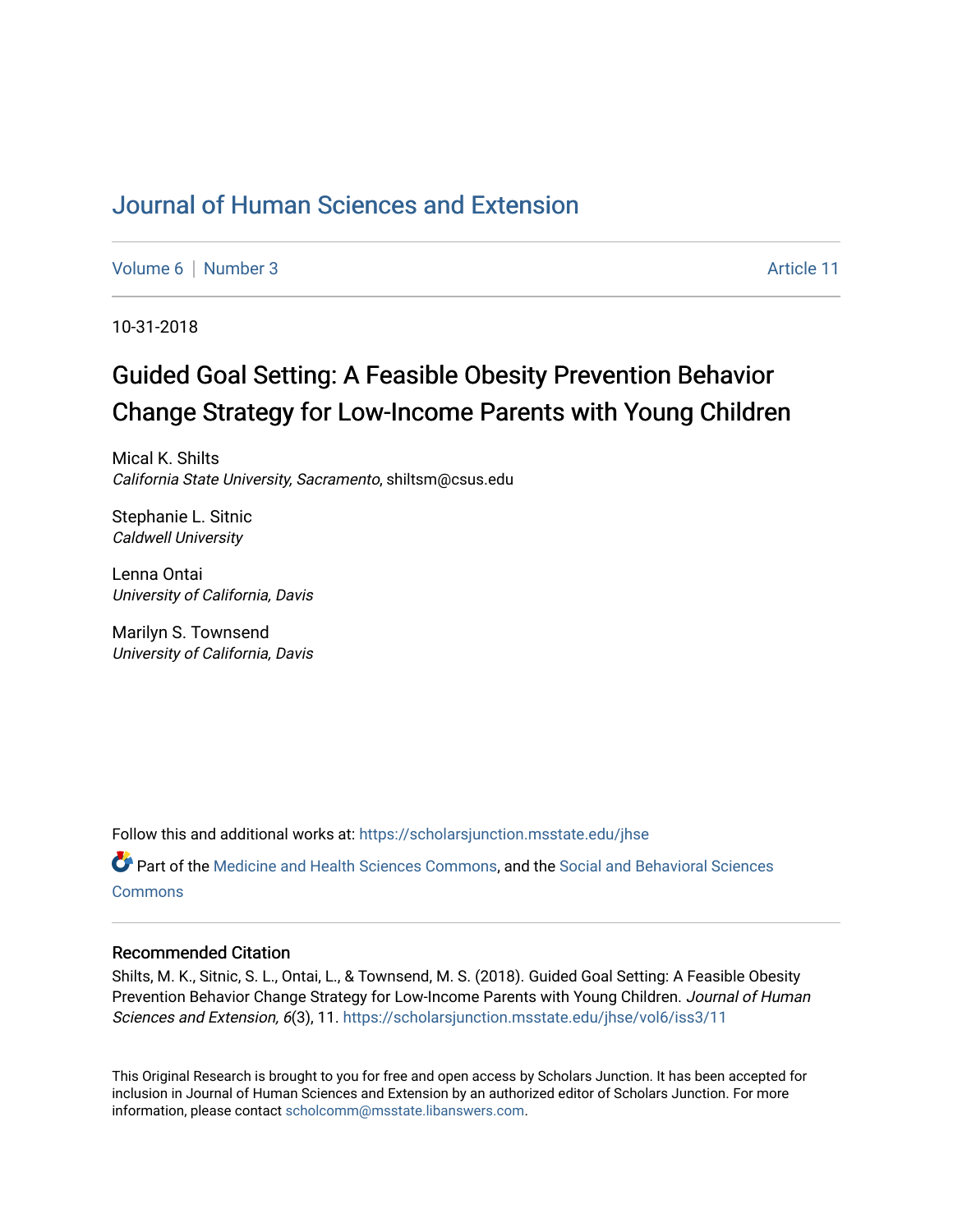# Guided Goal Setting: A Feasible Obesity Prevention Behavior Change Strategy for Low-Income Parents with Young Children

#### Acknowledgments

We wish to thank Christine Davidson and Larissa Leavens for their excellence in participant recruitment, teaching, and data collection. Brenda Campos and Meghan Marshall with SETA Head Start were vital in the recruitment of client families. This project was supported by National Research Initiative Grant 2009-55215-05019 from the USDA National Institute for Food and Agriculture. The research was conducted at the Department of Nutrition, University of California, Davis One Shields Avenue, Davis, CA 95616-8669.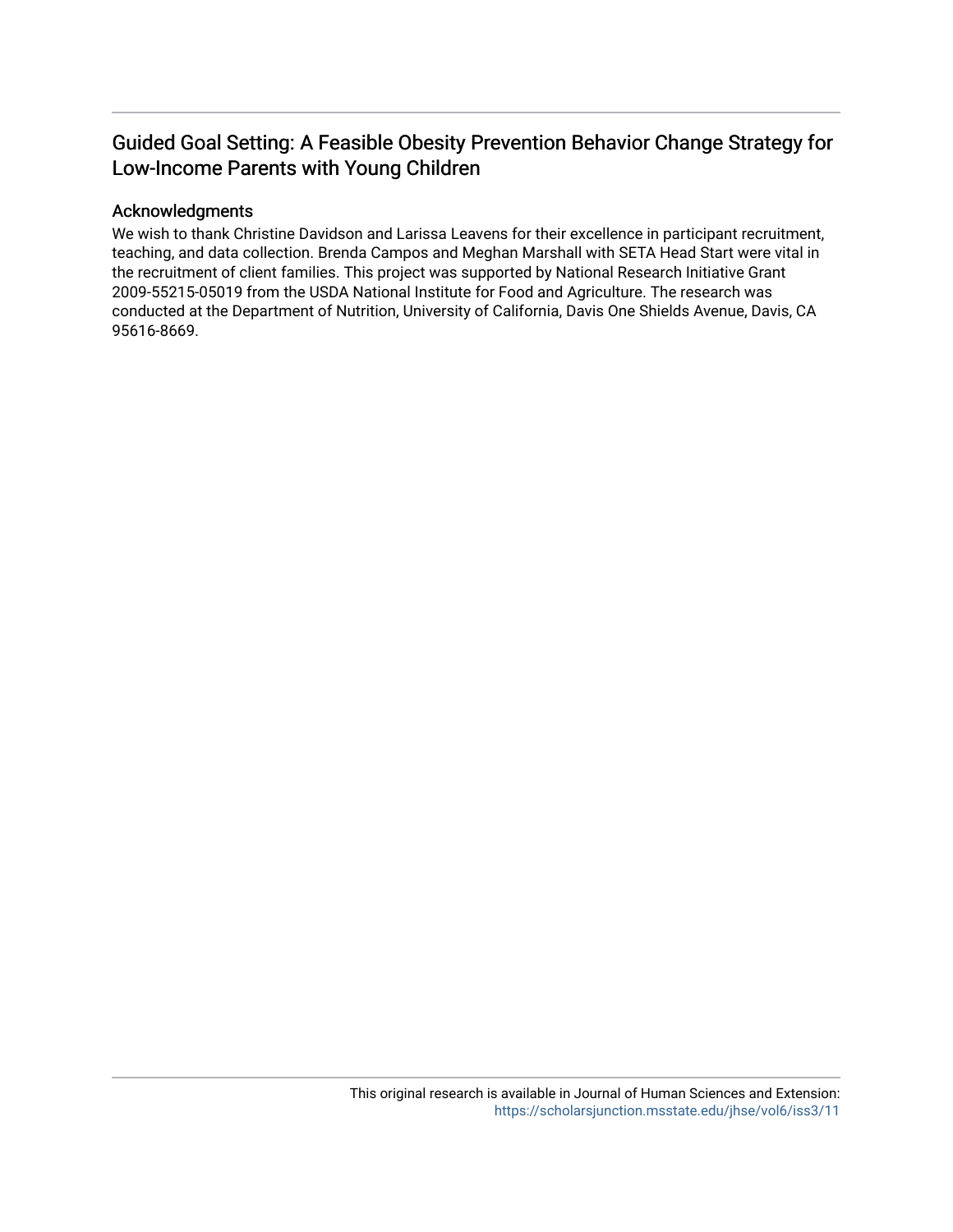# **Guided Goal Setting: A Feasible Obesity Prevention Behavior Change Strategy for Low-Income Parents with Young Children**

## **Mical K. Shilts**

*California State University, Sacramento*

## **Stephanie L. Sitnick** *Caldwell University*

# **Lenna Ontai Marilyn S. Townsend** *University of California, Davis*

*To reduce the risk of pediatric obesity, behaviorally-focused parental education is needed. This study examined the feasibility of guided goal setting in a pediatric obesity prevention intervention for low-income parents of young children. Parents from Head Start participated in a six-week nutrition, activity, and parenting intervention that included guided goal setting (N = 47). At each session, data were collected on goal selection, effort, and attainment. Pre- and postintervention data were collected on nutrition, activity, and child feeding behaviors* ( $n = 24$ ). A subset of parents completed in-depth interviews ( $n = 20$ ). *Parents reported a high level of goal effort (88%) and achievement (79%) as well as a preference for goal personalization and a list of goals from which to choose. In general, parents did not find the goal contract or weekly tracking as motivating as goal personalization. Pre- and postintervention assessment showed significant changes in the dietary energy density (p = .008) and vegetable behavior (p = .04) subscales with a marginal change in the snacking subscale (p = .08). Guided goal setting was a feasible behavioral strategy for the parents in this study. Parents engaged in the guided goal setting process and demonstrated changes in serving more vegetables and fewer energy-dense foods.* 

*Keywords:* guided goal setting, pediatric obesity, nutrition intervention, lowincome

## **Introduction**

Pediatric obesity continues to disproportionately impact low-income, ethnically-diverse populations and is a serious public health issue – over 14% of low-income children are suffering from obesity, and 2% are suffering from extreme obesity (Pan, Blanck, Sherry, Dalenius, &

Direct correspondence to Mical Shilts at shiltsm@csus.edu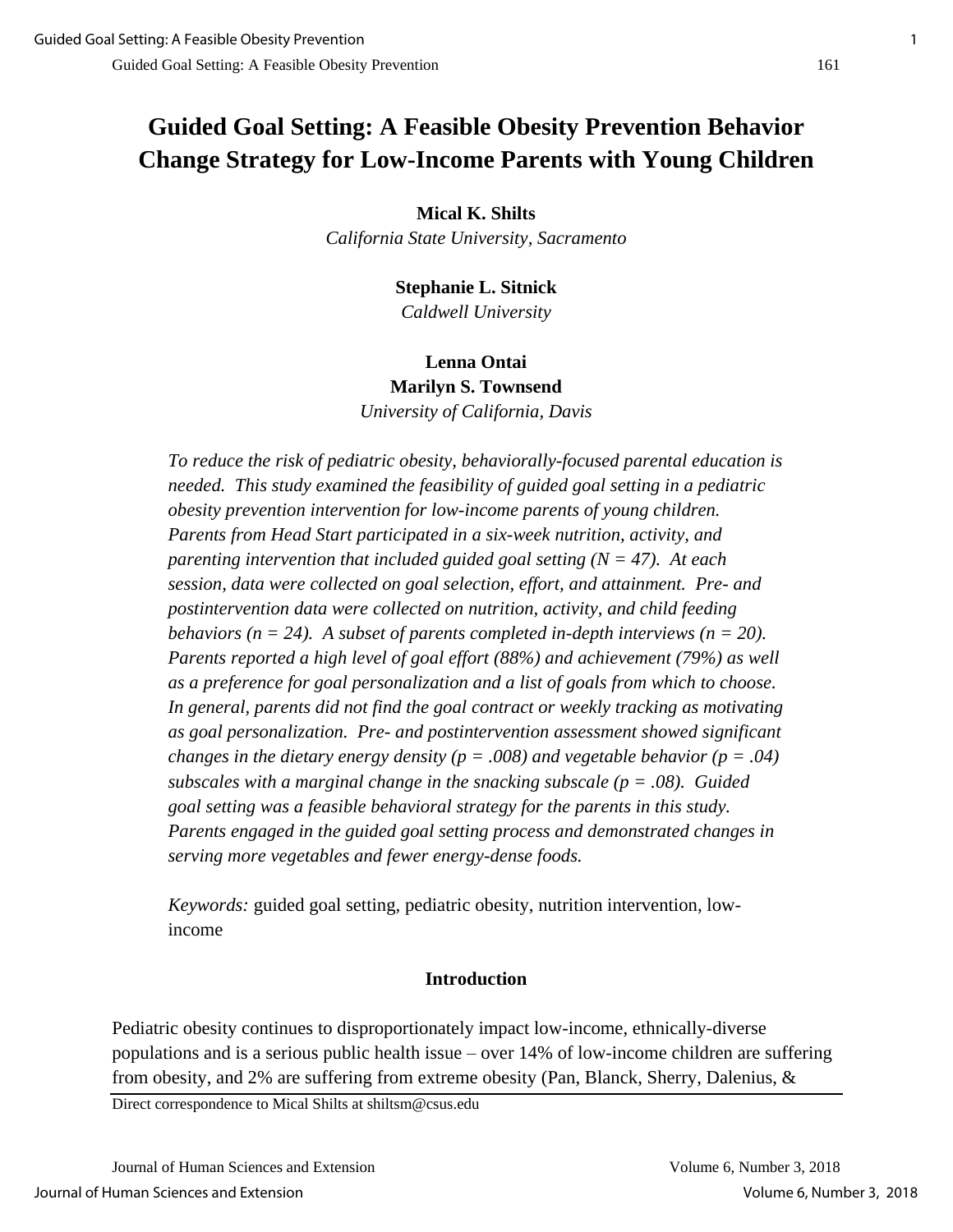Grummer-Strawn, 2012; Pan et al., 2016). It has been shown that obesity during the preschool years tracks into adulthood (Kelsey, Zaepfel, Bjornstad, & Nadeau, 2014; Singh, Mulder, Twisk, Van Mechelen, & Chinapaw, 2008). This justifies sustained and expanded efforts to reduce pediatric obesity prevalence in low-income, ethnically diverse populations. However, further research is needed to develop and implement effective interventions targeting behavioral and environmental changes (Centers for Disease Control & Prevention, 2013; Ogden, Margaret, Kit, & Flegal, 2014; Waters et al., 2011).

Current U.S. Dietary Guidelines for 2015–2020 suggest specific behaviors to align the family home environment with the recommended guidelines, including meal planning, cooking together, family physical activity, and limiting screen time (U.S. Department of Health and Human Services & U.S. Department of Agriculture, 2015). Parenting-skills training combined with promoting a healthy family lifestyle has been shown to be an effective approach to weight management in young children, particularly boys (Golley, Magarey, Baur, Steinbeck, & Daniels, 2007). Goal setting is a strategy used to promote behavior change. The research to document goal setting effectiveness in health behavior change has increased in the last two decades (Shilts, Townsend, & Dishman, 2013). Several reviews documented that goal setting is frequently used to facilitate the adoption of dietary and physical activity behaviors to reduce chronic disease risk (Bodenheimer & Handley, 2009; Cullen, Baranowski, & Smith, 2001; Shilts, Horowitz, & Townsend, 2004; Strecher et al., 1995). Furthermore, nutrition education combined with a new goal setting approach, "guided" goal setting, has been shown to be effective for improving dietary and physical activity behaviors among low-income, middle-school students (Contento, Koch, Lee, & Calabrese-Barton, 2010; Shilts, Horowitz, & Townsend, 2009; Shilts & Townsend, 2012) and adults in a worksite wellness program (Sternfeld et al., 2009). Guided goal setting was also recently adapted as a behavioral strategy for low-income parents of preschool-aged children (Shilts, Sitnick, Ontai, & Townsend, 2013)**.**

Guided goal setting was initially designed as an alternative to self-set, participatory/collaborative, and assigned goal setting specifically for the adolescent audience (Shilts, Townsend, & Horowitz, 2004). Research has not provided evidence to suggest one type of goal setting produces better outcomes (Locke & Latham, 1990; Shilts, Horowitz, et al., 2004). The authors of this current study believe that many factors, such as the intervention setting, the age of the participant, and the readiness to change, influence the preferred type of goal setting. However, for interventions delivered in a group setting, like many that target low-income families in Cooperative Extension programs such as the Expanded Food and Nutrition Education Program (EFNEP) and Supplemental Nutrition Assistance Program Education (SNAP-Ed), participatory/collaborative goal setting is not an option due to the time commitment needed from the educator with each individual participant. Assigned goal setting often limits participant autonomy, and self-set goals could require time-intensive training on how to set appropriate, achievable goals (Shilts, Townsend, et al., 2013).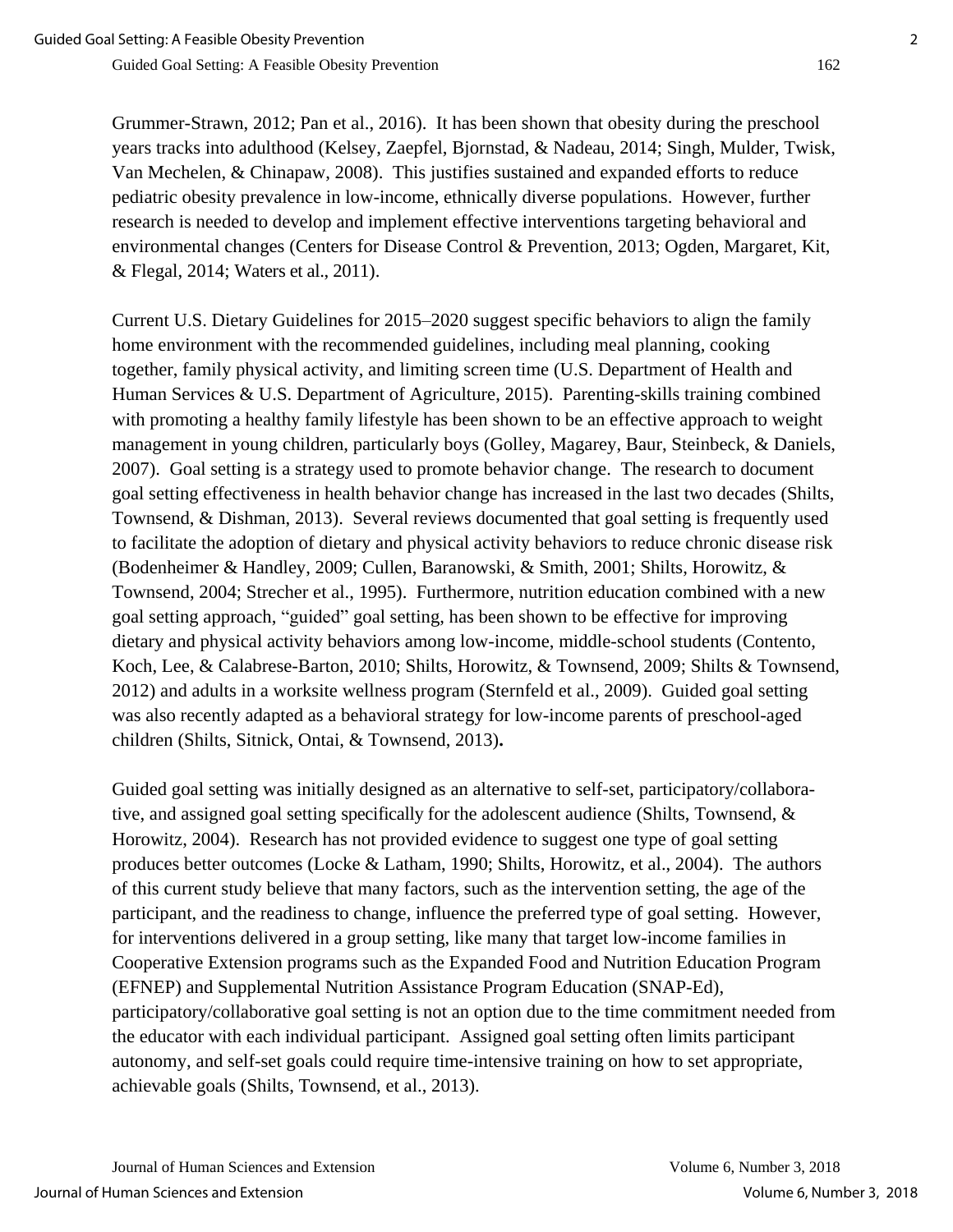Guided goal setting gives choices from a collection of practitioner-developed major and minor goals so parents can make their own goal decisions.Each broad major goal is coupled with a collection of minor goals that are specific in terms of what, when, where, and how often. An example of a major goal is "You may want to work on limiting your child's screen time" with three minor goal options: (1) "Keep your child's screen time to 1-2 hours, 3 days this week." (2) "Remove TV/video games from your child's room this week." and (3) "Play games with your child for 1 hour, 2 times this week when he or she usually watches TV." The participant makes an independent decision in selecting the major and minor goals based on a personal assessment, a key element in this strategy. This type of goal setting reduces the possibility of inappropriate goal selection by ensuring that goal options contain the attributes necessary for optimal goal effectiveness: specificity, proximity, difficulty, and attainability (Locke & Latham, 2002). This strategy is also suited well for group classes, which are common in Cooperative Extension. Details about this approach can be found elsewhere (Shilts, Townsend, et al., 2004).

The study aimed to test the hypothesis that guided goal setting in a pediatric obesity prevention intervention is a feasible behavior change strategy for a new audience – low-income adults with young children. The research questions addressed in this study include:

- How did the participants engage in the goal setting process, i.e., goal selection, effort, and attainment?
- Did participants consider guided goal setting to be a feasible behavioral strategy?
- Did parents who completed the guided goal setting intervention show behavioral improvements as measured by the Healthy Kids (HK) tool?

# **Intervention**

Formative evaluation and pilot testing informed the adaptation of the guided goal setting strategy, initially developed for the adolescent audience, into a six-week curriculum appropriate for parents of young children (Shilts, Sitnick, et al., 2013). Based on the social cognitive (Bandura, 1991) and goal setting theories (Locke & Latham, 2002), the guided goal setting companion curriculum was designed to augment a behaviorally-focused nutrition education curriculum, with each goal setting session lasting 15–30 minutes. *Eating Smart Being Active* (ESBA) and *Healthy, Happy Families* were selected to be partnered with the guided goal setting companion curriculum to promote goal attainment (Ontai & Families with Young Children Workgroup, 2010; Ontai, Lipscomb, Sitnick, Bowers, & Lamp, 2013; University of California Davis & Colorado State University, 2007).

Intervention participants, who were parents or primary caregivers, completed the Healthy Kids (HK) risk assessment tool (Figure 1) to identify nutrition, activity, and child feeding factors related to pediatric obesity (Townsend, Slyva, et al., 2011). Based on these results, parents were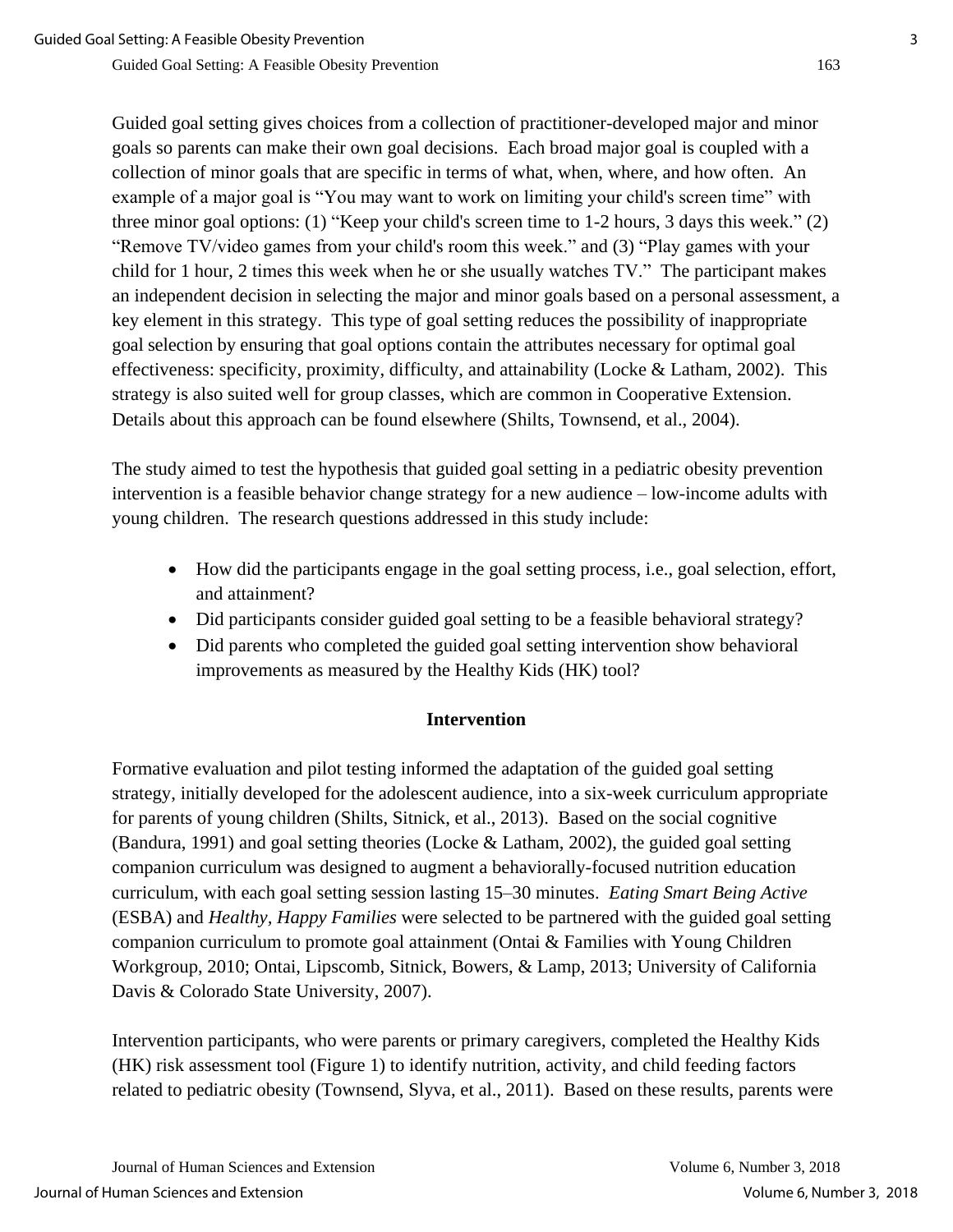praised for one strength and presented with two areas for improvement on a customized sheet with their name included. The parents selected one of these areas to improve for a major goal and then selected a minor goal from three predetermined choices. The content of the predetermined goals were based upon previously identified determinants of pediatric obesity (Ontai, Ritchie, Williams, Young, & Townsend, 2009; Townsend, Ontai, Young, Ritchie, Williams, 2009) and formative research identifying parental preference of goal motivators (Shilts, Sitnick, et al., 2013) with a focus on meal planning, child health, parent health, and child involvement in food selection. The parents were guided to select a minor goal during the first intervention session, but at subsequent sessions, the options were given to continue with the same goal, select a new goal from the guided list, modify the existing goal, or create a new goal. Parents received substantive nutrition, lifestyle, and child feeding education along with targeted instruction on how to achieve desired goals. A parent workbook, designed specifically for this intervention, was used to reinforce the guided goal setting experience (Figure 1). Workbook components include personalized goal options, goal contract, goal tracking (shading in goal accomplishments on a graphic), and activity worksheets on action planning, self-monitoring, goal barriers, cue management, and rewards (Shilts, Davidson, Leavens, Sitnick, & Townsend, 2010).

#### *Figure 1. Healthy Kids Tool and Four Pages from the 12-page Parent Goal Setting Workbook*



Journal of Human Sciences and Extension Volume 6, Number 3, 2018 Journal of Human Sciences and Extension Volume 6, Number 3, 2018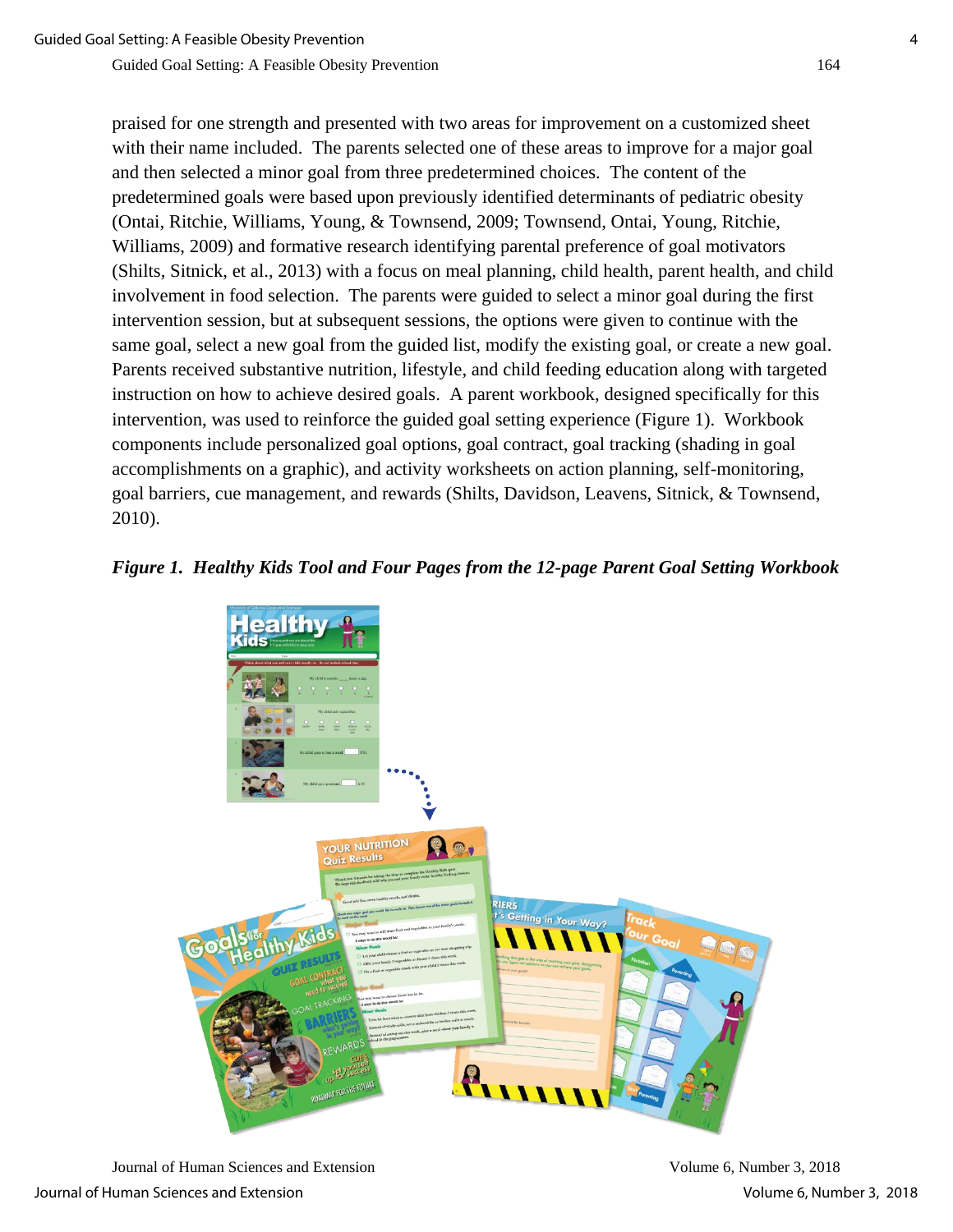# **Methods**

# **Participants**

As part of a larger study investigating the validity of a pediatric obesity risk assessment tool, 206 low-income, ethnically diverse, English-speaking parents or primary caregivers (i.e., grandparents or foster parents) of preschool-aged children were enrolled from three counties in California. Parents participating in the study were invited to take part in the six-week primary prevention intervention. Parents  $(N = 47)$  were enrolled in the intervention from seven lowincome preschool sites including the Head Start program. Parents received \$10 gas or superstore gift cards as stipends for attending each session to assist with transportation and child care costs.

# **Design**

A mixed-methods approach using quantitative and qualitative data was used to test the feasibility of the guided goal setting component of the nutrition and parenting intervention. Specifically, three methods were employed: (1) individual interviews; (2) goal selection, effort, and attainment repeated measures; and (3) one-group pre- and postintervention assessment to test dietary behavior change. The qualitative data from the individual interviews were used to interpret the quantitative results.

## **Measures and Data Analysis**

Parents were interviewed by the research staff at each intervention session to garner information on their goal selection process, goal effort, and goal attainment (Locke & Latham, 1990). Parents were asked about the goal they selected and if the goal was selected from the provided guided list or created by the parent or a combination of the two. After the weekly goal choices were determined, parents were asked if they made goal effort and if they achieved the previous week's goal. Descriptive statistics were conducted on the results.

Participants also completed the 45-item University of California Cooperative Extension Healthy Kids (HK) assessment tool pre- and postintervention (Townsend et al., 2014; Townsend, Slyva, et al., 2011) (Table 1). HK was developed to measure specific modifiable behaviors associated with pediatric overweight in low-income populations (Ontai et al., 2009; Townsend et al., 2009). The HK tool has a Flesch-Kincaid readability index of grades 1-2, making it suitable for the lowincome, low-literate parents in this study, and face and content validity have been demonstrated (Townsend et al., 2014). Criterion validity and test-retest reliability of HK subscales in evaluating children's behaviors have been demonstrated using objective measures (e.g., BMI and biomarkers) and subjective measures (e.g., 24-hour dietary recalls, physical activity, screen time, sleep logs, and parent behaviors). Children with higher HK subscale scores have a more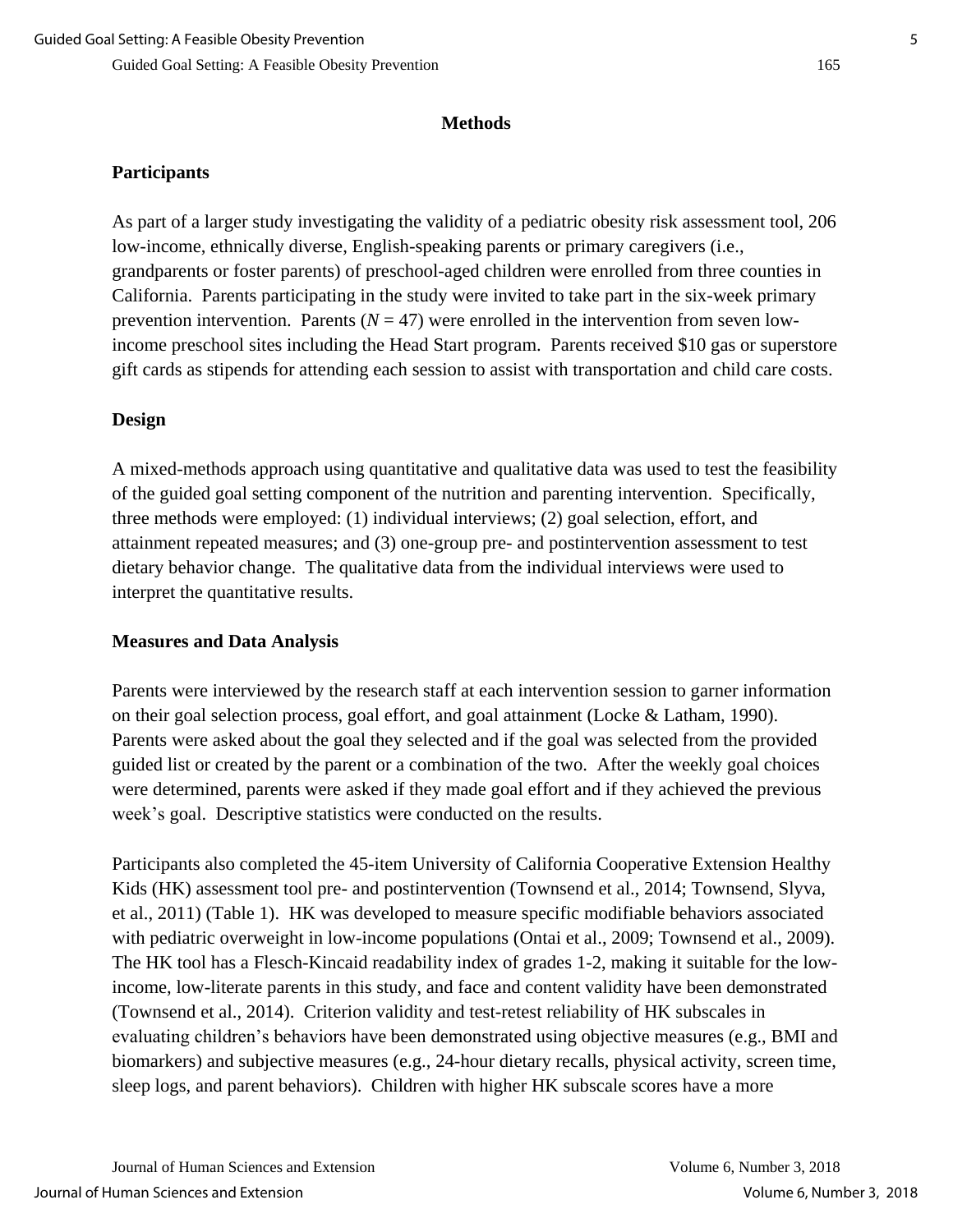healthful profile with more favorable micronutrient intakes, activity reports, and parent behaviors. Importantly, lower HK scores predict higher BMI percentiles-for-age 24 months later (Shilts, Drake, Lanoue, Beatrice, & Townsend, 2016; Shilts, Styne, Drake, Aden, & Townsend, 2015; Townsend et al., 2018; Townsend, Shilts, Allen, et al., 2015; Townsend, Shilts, Drake, Lanoue, & Beatrice, 2016; Townsend, Shilts, Styne, et al., 2016). An instruction guide for implementing HK was used to ensure consistent administration (Townsend, Shilts, et al., 2011). HK responses were coded using four response options per item with a maximum of four points per item. Four points were assigned to the most healthful response and one point to the least healthful response. The 45 items were scaled and summed into six subscales: vegetables, sweetened beverages, activity (screen and physical activity), snacking, energy density, and BMI (Table 4). A paired samples *t*-test was performed using SAS version 9.4 to compare HK subscales before and after the intervention. The significance level was set at  $p \leq 0.05$ .

*Table 1. University of California Davis Healthy Kids Pediatric Obesity Risk Assessment Tool Items*

- 1. My child is outside \_\_\_\_\_ hours a day.
- 2. My child eats vegetables.
- 3. My child goes to bed around P.M.
- 4. My child gets up around \_\_\_\_\_ A.M.
- 5. My child plays outside.
- 6. My child eats breakfast times a week.
- 7. My child eats fruit.
- 8. My child drinks milk \_\_\_\_\_ times a day.
- 9. My child drinks milk.
- 10. My child likes to play inside instead of watching TV.
- 11. I plan meals.
- 12. I eat fruit \_\_\_\_\_\_ times a day.
- 13. I buy vegetables.
- 14. I buy fruits.
- 15. I know what my child watches on TV.
- 16. I drink milk times a day.
- 17. I play outside with my child days a week.
- 18. I buy chips, candy or cookies.
- 19. I keep fruit ready for my child to eat.
- 20. My child eats beans \_\_\_\_\_ times a week.
- 21. My child eats snack foods like cookies, chips, and candy.
- 22. My child has a TV in his bedroom.
- 23. My child eats meals while watching TV.
- 24. My child watches TV \_\_\_\_\_ hours a day.
- 25. My child is picky about the foods he eats.
- 26. My child eats snack foods like apples, bananas or carrots.
- 27. My child eats \_\_\_\_\_ vegetables at his main meal.
- 28. My child eats cereal for breakfast times a week.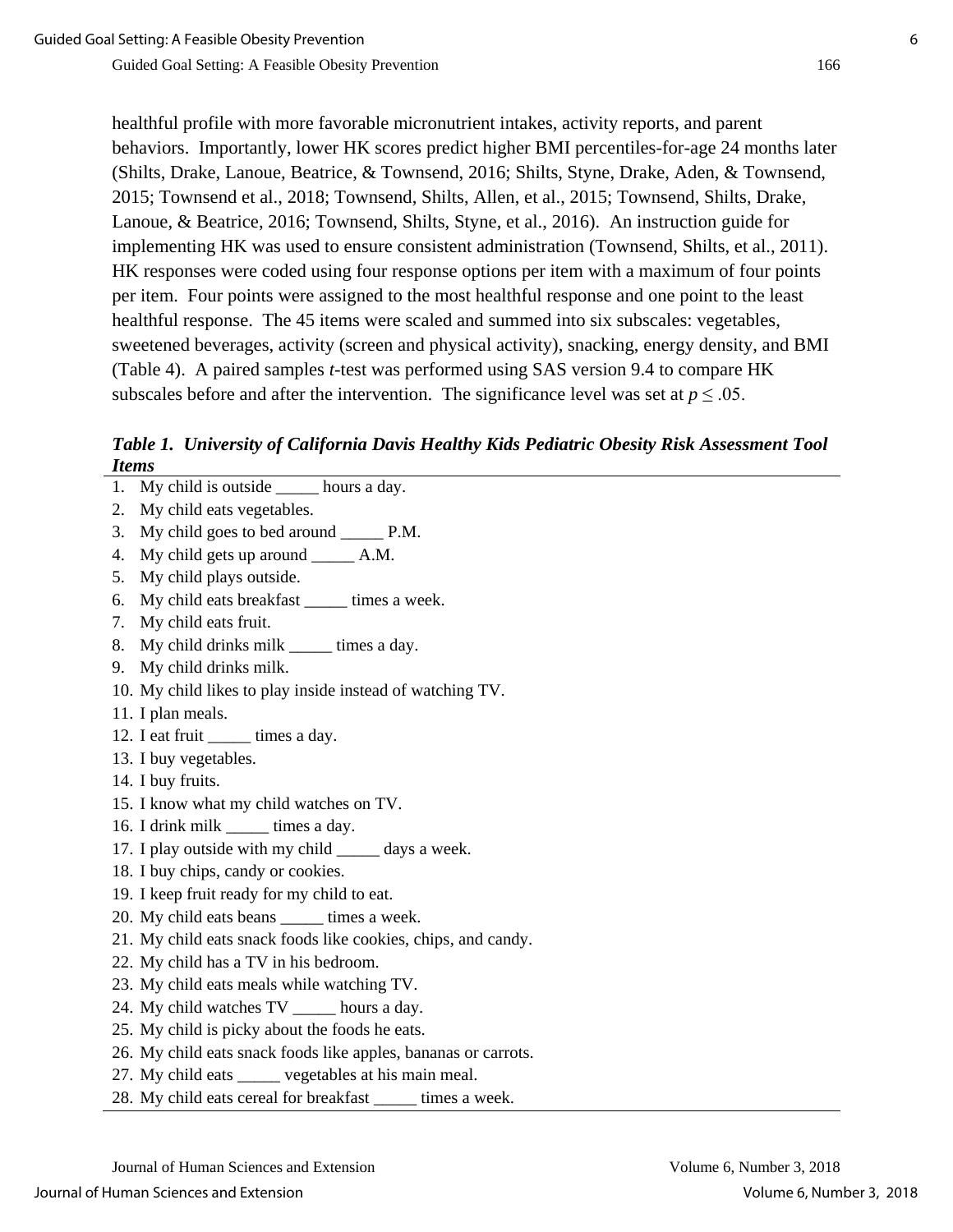#### *Items (continued)*

- 29. My child eats more than one kind of vegetable a day.
- 30. My child plays video or computer games \_\_\_\_\_ hours a day.
- 31. My child eats candy, cake or cookies times a day.
- 32. My child drinks soda or sugared drinks with meals.
- 33. My child drinks soda times a day.
- 34. My child drinks sports drinks or sugared drinks times a day.
- 35. My child eats fast food \_\_\_\_\_ times a week.
- 36. My child eats chips for snacks \_\_\_\_\_ times a day.
- 37. My child sees me eat vegetables.
- 38. My family eats fried foods \_\_\_\_\_ times a week.
- 39. I keep vegetables ready for my child to eat.
- 40. We eat out\_\_\_\_\_\_ times a week.
- 41. I sit and eat a meal with my child.
- 42. I fix meals for my child.
- 43. I trim fat before eating meat.
- 44. I eat the skin on chicken.
- 45. I watch TV hours a day.

Parents who completed the intervention were invited to attend in-depth individual interviews to address the feasibility of the guided goal setting strategy. Interview data were collected using the standardized, scripted, open-ended interview technique (Patton, 1990). Sixteen questions with probes addressed how parents engaged in the guided goal setting process and which intervention components they considered most and least useful (Table 2). Interviews, lasting approximately 60 minutes, were conducted at the preschool centers where the intervention was held. Interviews conducted by authors were audiorecorded with participant consent. Notes were simultaneously taken by another member of the research team. Each interview was transcribed, and content was systematically analyzed for major themes. The study was approved by the Institutional Review Boards at University of California, Davis and California State University, Sacramento.

#### *Table 2. Individual Interview Questions for Parents at the Conclusion of the Guided Goal Setting Intervention*

- 1. What was the most useful part of the goal setting process? What was the least useful?
- 2. Each week you had the opportunity to continue working on the same goal you selected the previous week, select a new goal, or create your own. Please describe what you did and why.
- 3. These are the goals you selected during the nutrition classes. Did you make goal effort? If yes, then could you explain what you did specifically to work on each goal? Did you achieve this goal? How difficult was this for you? How did achieving the goal/s make you feel?
- 4. Now, I would like to shift our discussion to the goal/s you selected but did not meet. Which goal/s were you not able to meet? For each goal you did not meet, what difficulties did you encounter? How could we improve our nutrition classes to help you achieve this goal?
- 5. We personalized your goal choices based on responses to the surveys you completed. Did this personalization make the goal setting meaningful to you? Were you surprised by the results? Did the results seem accurate?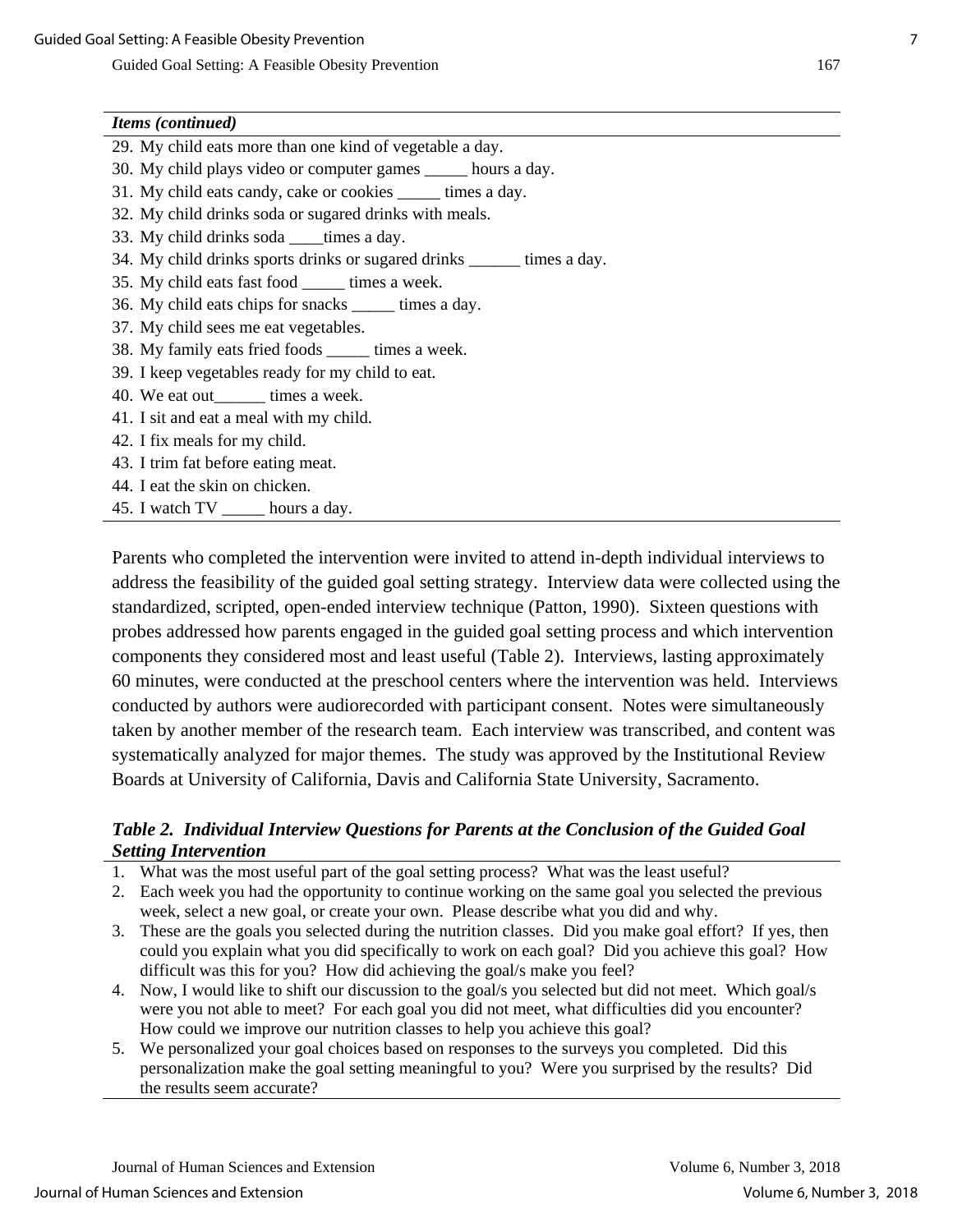#### *Interview Questions (continued)*

- 6. The goal setting process provided you with several goals from which to choose. Did you like having several choices? Or would you have preferred to create your own goal from the beginning?
- 7. The nutrition goal selection process provided you with two areas/major goals to choose from and the parenting goal provided you with one area/major goal. Which process did you prefer?
- 8. Did you feel the goals you had to choose from were right for you? Were they challenging, too easy, or too difficult?
- 9. You were asked to work on two goals simultaneously, one nutrition and one parenting. Was this manageable?
- 10. After you selected a goal to work on, you completed a contract. Did this help you commit to the goal?
- 11. Goal reminder slips were given to you each week. Did you like this?
- 12. Each nutrition class, you were asked to track your goal progress. How did this influence reaching your goal?
- 13. Rewards like raffle tickets drawn for prizes were given to those who made effort toward their goal. Did you like this? Was this motivating to you?
- 14. Overall, what did you think about the goal setting portion of the nutrition classes?
- 15. Of the goals you selected, are there any you are still currently doing?
- 16. Do you think setting goals as part of the classes changed the food and physical activity choices of you and your family?

#### **Results**

Ethnically diverse parents/primary caregivers (49% Hispanic, 17% White, 13% Black, 9% Asian, 4% American Indian, and 8% other;  $N = 47$ ) with an average age of 33 years (94%) female) participated in the guided goal setting intervention. Participants had at least one child three to five years of age, and 96% reported participating in at least one federal assistance program (i.e., WIC, SNAP, or Head Start). A subset of parents (35% Hispanic, 20% White, 20% Black, 10% Asian, 10% American Indian, and 5% other;  $n = 20$ ) with an average age of 36 years (85% female) participated in the individual interviews. These parents also had at least one child three to five years of age, and most (95%) participated in at least one federal assistance program.

All parents enrolled in the intervention engaged in the guided goal setting procedure by selecting a goal from the preformatted list or creating another more personal goal. The most frequent goals selected by parents in the first education session were related to physical activity (30%) and sweetened beverage intake (26%). The goals related to fast food consumption were the least frequently selected (2%).

On average, 91% of parents participating in the intervention reported committing effort to their weekly selected goal, while 78% stated they achieved the goal. Goal effort and achievement did not fluctuate considerably over the course of the intervention. Goal effort and achievement ranged from 83% to 96% and 66% to 86%, respectively, over the six-week intervention, indicating that most parents attempted their selected goal each week.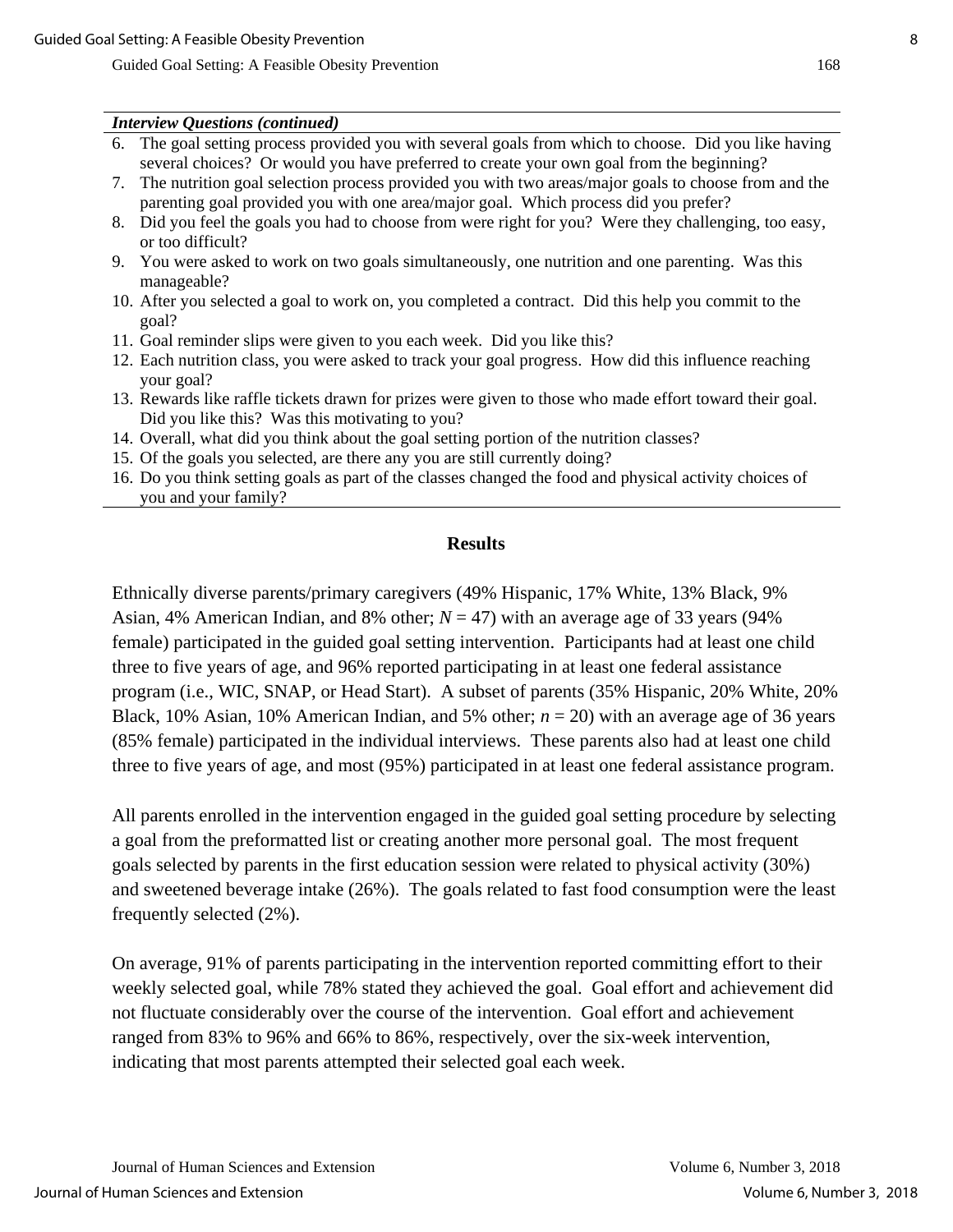Most parents (88%) selected a different goal or modified their previous goal at each education session rather than continuing to work on the same goal. Of those selecting a different goal, 51% selected a goal generated from the guided goal setting procedure, and 49% modified a previous week's goal or created their own goal. For example, a parent selected the goal generated from the guided goal setting procedure: "Play outside with your child three times this week." The following week, the parent modified the goal to be more specific: "I will take her to the park or play place one day this week." As the education sessions progressed, more participants created their own goals. An example of a parent-created goal was "Reduce the amount of sugar my kid drinks per day by drinking three glasses of water a day." From the individual interviews, participants reported selecting a new goal because they wanted variety and did not want to get bored with the same goal. They liked to build upon the previous week's goal (Table 3). This provides a rationale for giving parents autonomy in the goal setting process instead of having them work on the same goal each week. Additionally, when parents were asked at the end of the intervention, "Of the goals you selected, are there any you are still currently doing?" all parents reported continuing at least one of the goals, with 40% reporting working on all goals selected.

The transcripts from the individual interviews  $(n = 20)$  were analyzed, and four major themes were identified: (1) useful aspects of guided goal setting, (2) least useful aspects of guided goal setting, (3) goal selection behavior, and (4) barriers to goal achievement (Table 3). All participants reported at least one positive and useful element of the guided goal setting process, with the most frequently preferred elements being personalization and preformatted goal options (Table 3). Participants commented that personalization made the program feel "tailored" with their name printed on the goal printout sheet. They also appreciated the positive affirmation on the goal printout sheet with one parent stating, "It made me feel like I was doing something right." The minor goal options gave them ideas to work on that they "never really thought of" and gave them "a wakeup call." When participants were asked if the goal choices were right for them, 88% stated yes, specifically commenting that "The goals were made directly for me" and "They were doable, yet challenging." Participants reported that it was useful to learn how to set a realistic goal and achieve it: "It was exciting for me to see myself reach those goals."

More than half of the parents reported that tracking their goal progress was not motivating, but instead, they were motivated by their children. Parent suggestions to improve the goal tracking activity included using a bar graph instead of the pyramid steps, inserting education session week, and expanding instructions. Half of the participants indicated the goal contract did not assist with goal commitment because the contract was signed by other parents in the class. They suggested that the contract be taken home for family members or significant others to sign.

Participants described several common barriers to goal achievement. Parents discussed the lack of social support as a barrier: "It was like a fight between me and my sister with the soda thing. At her house, they could have soda, but at my house, they knew they couldn't have soda." The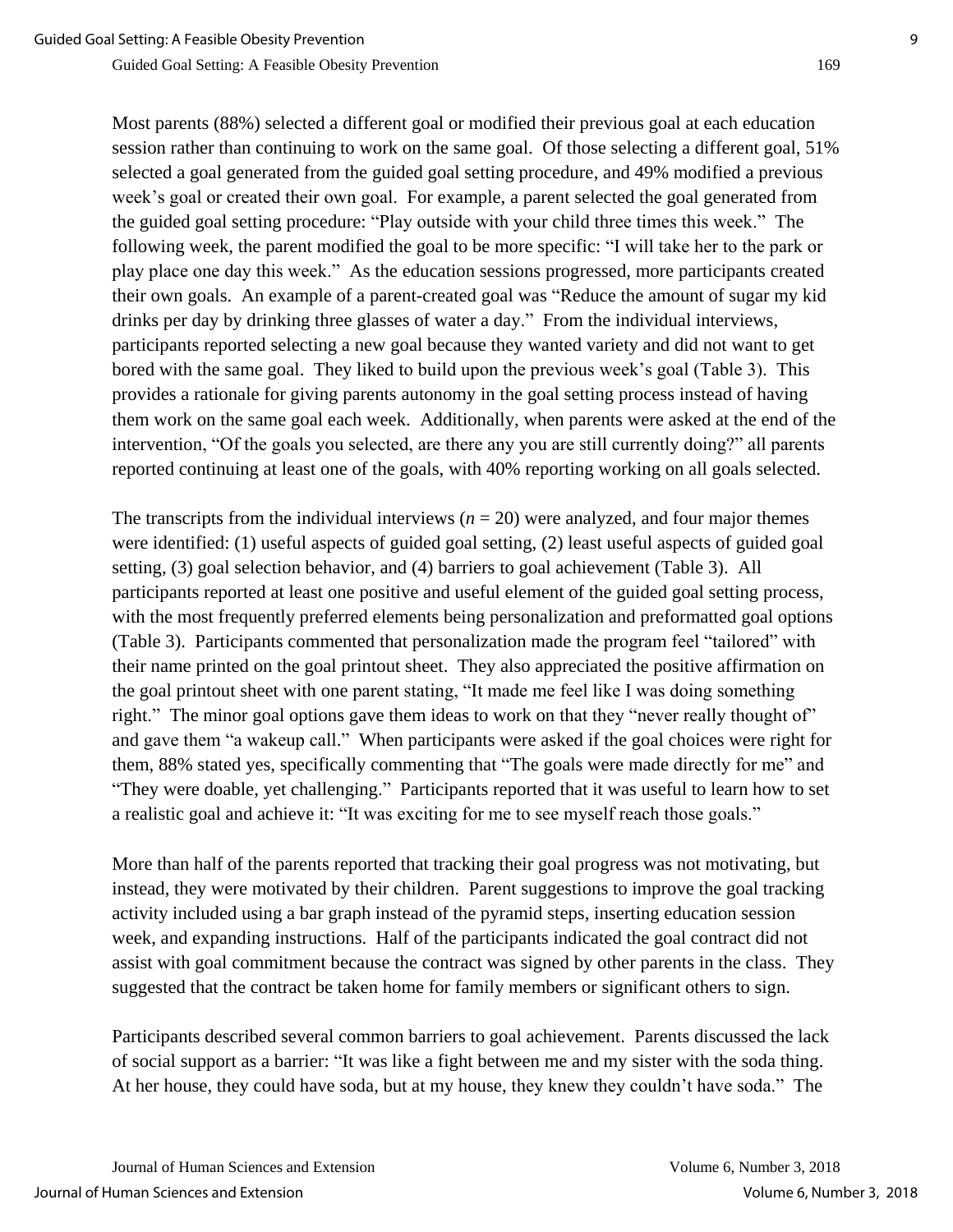mess created in the kitchen when cooking with their child was another common goal barrier discussed: "I didn't want her to do too much because I didn't want a big mess," and another parent stated, "It was hard to keep her [child] focused without making a big mess."

*Table 3. Individual Interview Quotes from Low-income Parents of Young Children Representing Four Major Themes (n = 20)*

| <b>Useful aspects of guided goal setting</b> |                                                                                                                                                                                                                                                                                                                                                                                                                                                                                                                                                                                                                                                                                                                                                                                                                                                       |  |  |  |  |  |
|----------------------------------------------|-------------------------------------------------------------------------------------------------------------------------------------------------------------------------------------------------------------------------------------------------------------------------------------------------------------------------------------------------------------------------------------------------------------------------------------------------------------------------------------------------------------------------------------------------------------------------------------------------------------------------------------------------------------------------------------------------------------------------------------------------------------------------------------------------------------------------------------------------------|--|--|--|--|--|
| Personalization                              | • The goals were made up directly for me.<br>• I think these [tailored goals] were more meaningful because we knew that this was<br>what we needed to work on instead of someone just telling us what to do. It was<br>based on us.                                                                                                                                                                                                                                                                                                                                                                                                                                                                                                                                                                                                                   |  |  |  |  |  |
| Specific goal<br>options                     | • I knew what I needed to do.<br>• They were very helpful as my major goal, and it gave the minor goals. If it didn't<br>have minor goals, it [goal setting] would have been more difficult.<br>• I liked having choices because I didn't have a clue.<br>• For me, it was perfect. It was something that needed to be done at home, something<br>that we all knew, but nobody wanted to do. The fact that somebody said it needs to<br>be done and this is how you are going to do it, or here are some of the steps so you<br>can do it, made it a lot easier.<br>• I wouldn't have gotten down to what I really needed to work on. I probably would<br>have just set a goal for something that I have already set a goal for, but nothing like<br>that. I liked that they put the goals out there and I was able to choose what I<br>wanted to do. |  |  |  |  |  |
| Least useful aspects of guided goal setting  |                                                                                                                                                                                                                                                                                                                                                                                                                                                                                                                                                                                                                                                                                                                                                                                                                                                       |  |  |  |  |  |
| Goal contract                                | • I didn't really think the contract was helpful. I was committed without the contract.<br>I didn't even remember that I had signed a contract.<br>• It didn't really matter to me because letting my kids go shopping with me, I just had<br>to put it on me to let them, and hopefully, they would be into more vegetables. I<br>don't think the contract would help this.<br>• Mmm, no not really, I mean for me with the classmate signing it, I didn't know him<br>personally so really wouldn't have no effect on me if I was disappointing him.                                                                                                                                                                                                                                                                                                |  |  |  |  |  |
| Goal tracking                                | • I thought it was a waste of time. Just filling in some little arrows when you reached<br>your goals when you know you have already tracked your goals all week.<br>• I like more of the idea that it gives us goals and ideas. This part (tracking progress)<br>didn't really do too much. Just the fact that it got the ideas in my head and doing<br>class projects was good. It felt good to accomplish the next goal. The important<br>part was getting the goal in my mind and figuring out/remembering how to do it.<br>• It didn't influence reaching my goal.<br>• In a way, it wasn't a big deal to me whether I shaded it.                                                                                                                                                                                                                |  |  |  |  |  |
|                                              | <b>Participant goal selection behavior</b>                                                                                                                                                                                                                                                                                                                                                                                                                                                                                                                                                                                                                                                                                                                                                                                                            |  |  |  |  |  |
| Selecting a<br>new goal each<br>week         | • Overall, I preferred choosing new goals.<br>• If you did the same goal for two weeks, they (kids) would lose interest, so that way<br>when you add something new, they stay interested.                                                                                                                                                                                                                                                                                                                                                                                                                                                                                                                                                                                                                                                             |  |  |  |  |  |
| Modifying an<br>existing goal                | • I continued with the same goal each week, and then I just added another step with it<br>each time.                                                                                                                                                                                                                                                                                                                                                                                                                                                                                                                                                                                                                                                                                                                                                  |  |  |  |  |  |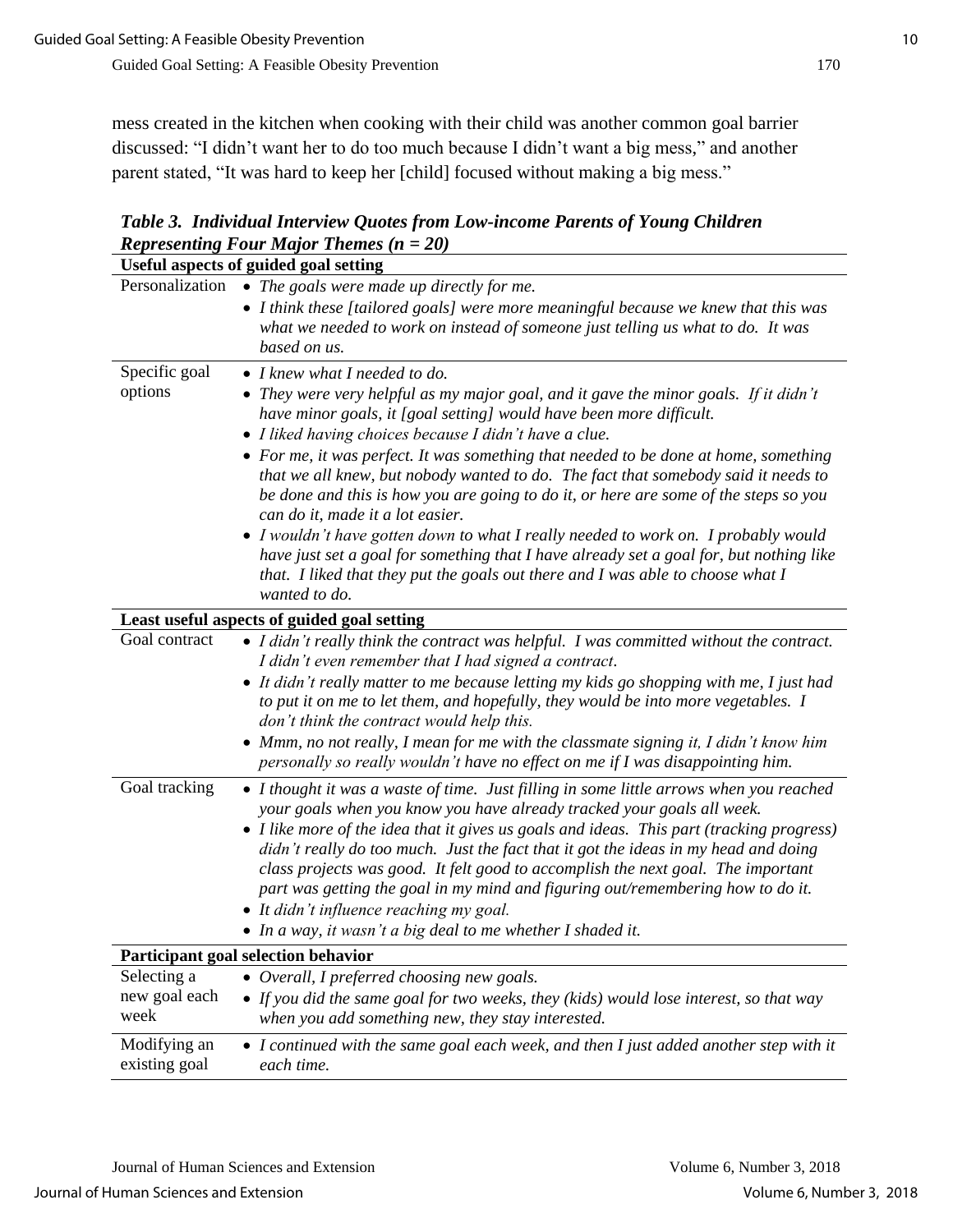| <b>Interview Quotes (continued)</b>                       |                                                                                                                                                                                                                                                                                                                                                                                                                                                                                                                                                                                                                                                                                                                                                                                                                                                                                                       |
|-----------------------------------------------------------|-------------------------------------------------------------------------------------------------------------------------------------------------------------------------------------------------------------------------------------------------------------------------------------------------------------------------------------------------------------------------------------------------------------------------------------------------------------------------------------------------------------------------------------------------------------------------------------------------------------------------------------------------------------------------------------------------------------------------------------------------------------------------------------------------------------------------------------------------------------------------------------------------------|
| <b>Barriers to goal achievement</b>                       |                                                                                                                                                                                                                                                                                                                                                                                                                                                                                                                                                                                                                                                                                                                                                                                                                                                                                                       |
| Mess created<br>in the kitchen                            | $\bullet$ I was nervous [to have child serve herself] because I didn't want a mess. If she<br>drops it on the floor or etc then I have to clean it up.<br>• It [making food fun] just makes more of a mess; for me, it is a lot more work.<br>• I didn't have her do too much because I didn't want a big mess It was hard to<br>keep her focused without making a big mess.                                                                                                                                                                                                                                                                                                                                                                                                                                                                                                                          |
| Lack of time                                              | • When I get home [from work] they have already eaten. I was able to do it [sit and<br>eat with children] the times I got home early, and I made effort to sit down with<br>them.<br>• Let child prepare food [a goal] $\dots$ I felt it was too much for me a lot of time<br><i>involved.</i><br>• I just think after working the whole day, it was hard.                                                                                                                                                                                                                                                                                                                                                                                                                                                                                                                                            |
| Lack of<br>support by<br>other family<br>members          | • I [grandma] don't give them soda, and I don't drink it myself. The mom buys it.<br>• It was like a fight between me and my sister with the soda thing. At her house, they<br>could have soda, but at my house, they knew they couldn't have soda.<br>• Yes, it [serving water or milk instead of soda] is difficult. Anything that has to do<br>with soda in my house is extremely difficult because Dad is very adamant about<br>having his soda and it wasn't a diet soda $-$ it was the full carbonation, full sugar.                                                                                                                                                                                                                                                                                                                                                                            |
| Weather and<br>TV interfered<br>with physical<br>activity | • It was difficult for him because he was used to watching TV 3-4 hours a day and<br>not going outside even though his friend would knock on the door, because he was<br>playing a game or cartoons. It was very difficult for him. After a while, he knew<br>that Monday, Wednesday, and Friday, we were going outside. Now he knows the<br>routine.<br>• The only thing that was hard was when I set these goals, I swear the heat just<br>jumped from like 80 to 112, and I remember I wanted to stick to the goal.                                                                                                                                                                                                                                                                                                                                                                                |
| Child food<br>preferences<br>(soda and<br>vegetables)     | • He wanted his soda. My husband has been telling me to get him on orange juice,<br>but he still goes for Coke or Sprite. He won't drink the orange juice; it will just sit<br>there. It was one of the hardest [goals].<br>• It was a fight, but the water finally went down. I also had to change so that he<br>would see me drink water so he would ask me for some.<br>• Introducing the veggies was hard, because I usually stick to the foods I know they<br>will eat, but I tried to serve it twice and then he actually tried it.<br>• Yeah, it was a little difficult because she was so used to having soda or Kool-aid<br>before that When she saw me drink it (water), she drank it also.<br>• They would sometimes yell at me, I want sodas! I buy new drinks and put it in<br>the refrigerator and throw away the soda. When I go to my daughter's house and<br>she has soda, I say no! |

Two-thirds of enrolled parents (68%) completed three or more intervention sessions ( $n = 32$ ) with 24 of those parents completing the HK 45-item tool pre- and postintervention. Pairedsamples *t*-test analysis was conducted using data from the 24 parents. The HK items were grouped into six subscales (Table 4). There was a significant difference between the HK 12-item energy density subscale pretest scores and posttest scores (*p* = .008) indicating families ate out less often and served fewer sweetened beverages and unhealthy snacks. Improvement in the HK 8-item vegetable subscale was also shown with parents buying, serving, and modeling vegetable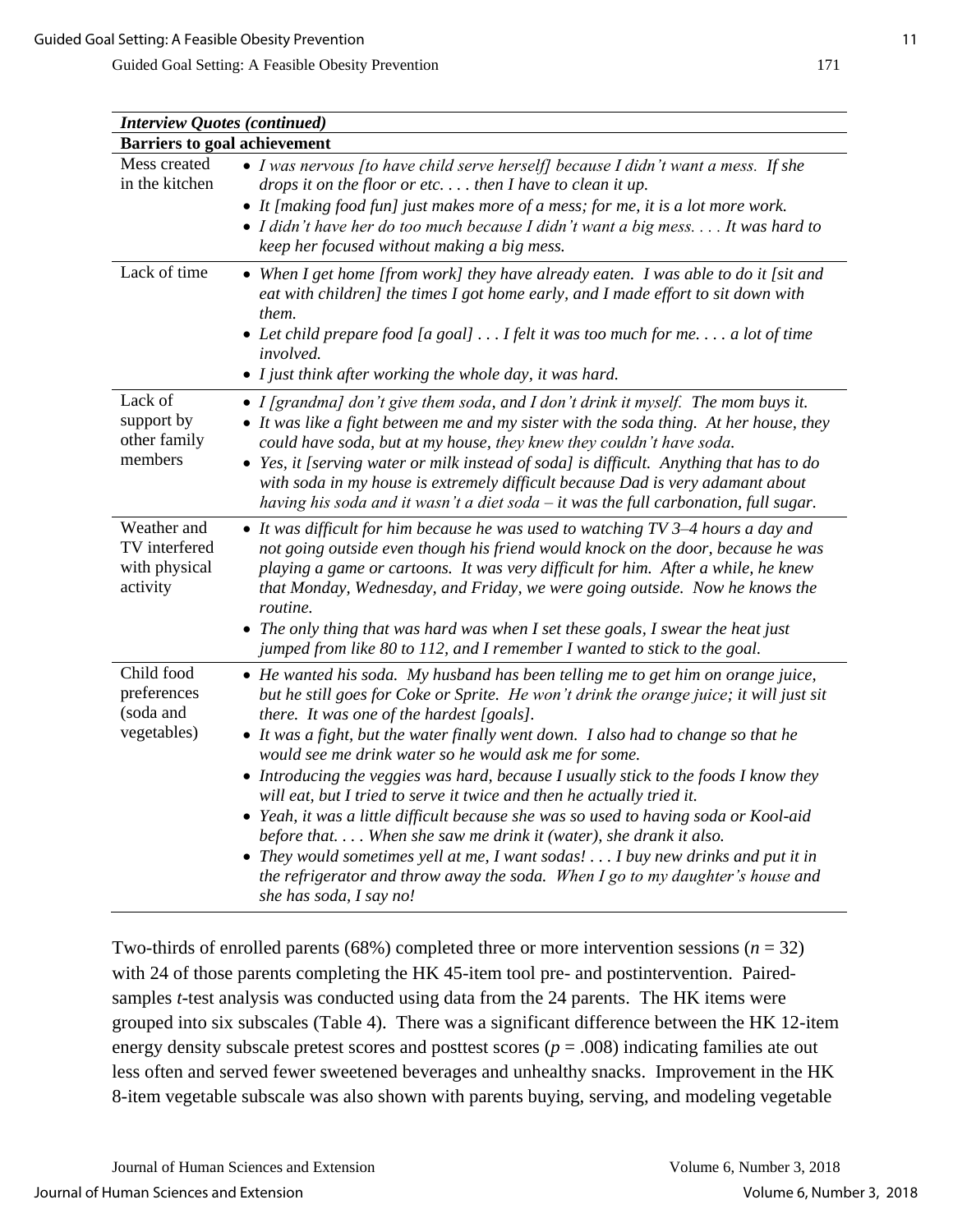intake more often after the intervention ( $p = .04$ ). A potential trend was shown in the 12-item snacking subscale  $(p = .08)$  with parents reporting serving healthy snacks and beverages. No significant changes were found for the other subscales.

| <b>Subscale</b>                                                                                                                                                                                                            | Pre<br>M(SD) | Post<br>M(SD) | <b>Difference</b><br>M(SD) |           |      |
|----------------------------------------------------------------------------------------------------------------------------------------------------------------------------------------------------------------------------|--------------|---------------|----------------------------|-----------|------|
| <b>BMI</b> Scale                                                                                                                                                                                                           | 56.96 (7.37) | 58.46 (6.53)  | 1.50(6.12)                 | t<br>1.20 |      |
| 19 items including behaviors<br>associated with child BMI:<br>bedtime, fruit and vegetables,<br>activity, snacking, and<br>sweetened beverages.                                                                            |              |               |                            |           |      |
| Vegetable Scale                                                                                                                                                                                                            | 22.86(5.0)   | 24.04 (3.28)  | 1.17(3.22)                 | 1.77      | .04  |
| 8 items including the<br>following behaviors: buying,<br>serving, and modeling<br>vegetable intake.                                                                                                                        |              |               |                            |           |      |
| <b>Physical Activity Scale</b><br>9 items including the<br>following behaviors: playing<br>outside and viewing TV and<br>computers.                                                                                        | 27.13 (4.05) | 26.46 (4.37)  | $-0.67(2.78)$              | $-1.18$   | .13  |
| <b>Energy Density Scale</b><br>12 items including the<br>following behaviors: eating<br>fast food, sugar-sweetened<br>beverage consumption, and<br>snacking on cookies, chips,<br>and candy.                               | 34.00 (7.00) | 36.25 (5.80)  | 2.54(4.76)                 | 2.61      | .008 |
| <b>Sugar Sweetened Beverage Scale</b><br>3 items including the<br>following behaviors:<br>drinking soda, sports drinks,<br>and beverages with added<br>sugars such as fruit drinks.                                        | 9.04(2.36)   | 9.54(2.28)    | 0.50(2.25)                 | 1.09      | .14  |
| <b>Snacking Scale</b><br>12 items including the<br>following behaviors: parent<br>providing fruit and vegetable<br>snacks, sugar-sweetened<br>beverage consumption, and<br>child snacking on cookies,<br>chips, and candy. | 36.75(5.11)  | 38.08 (4.74)  | 1.33(4.48)                 | 1.46      | .08  |

*Table 4. Healthy Kids Assessment Tool Scores by Subscale Before and After the Guided Goal Setting Intervention (n = 24)*

*Note:* Response options were coded such that the maximum of 4 points was assigned to the most healthful response and the minimum of 1 point to the least healthful response. Scores were scaled and summed. A paired samples *t*-test, 1-tailed, was performed with significance set at  $p \leq .05$ .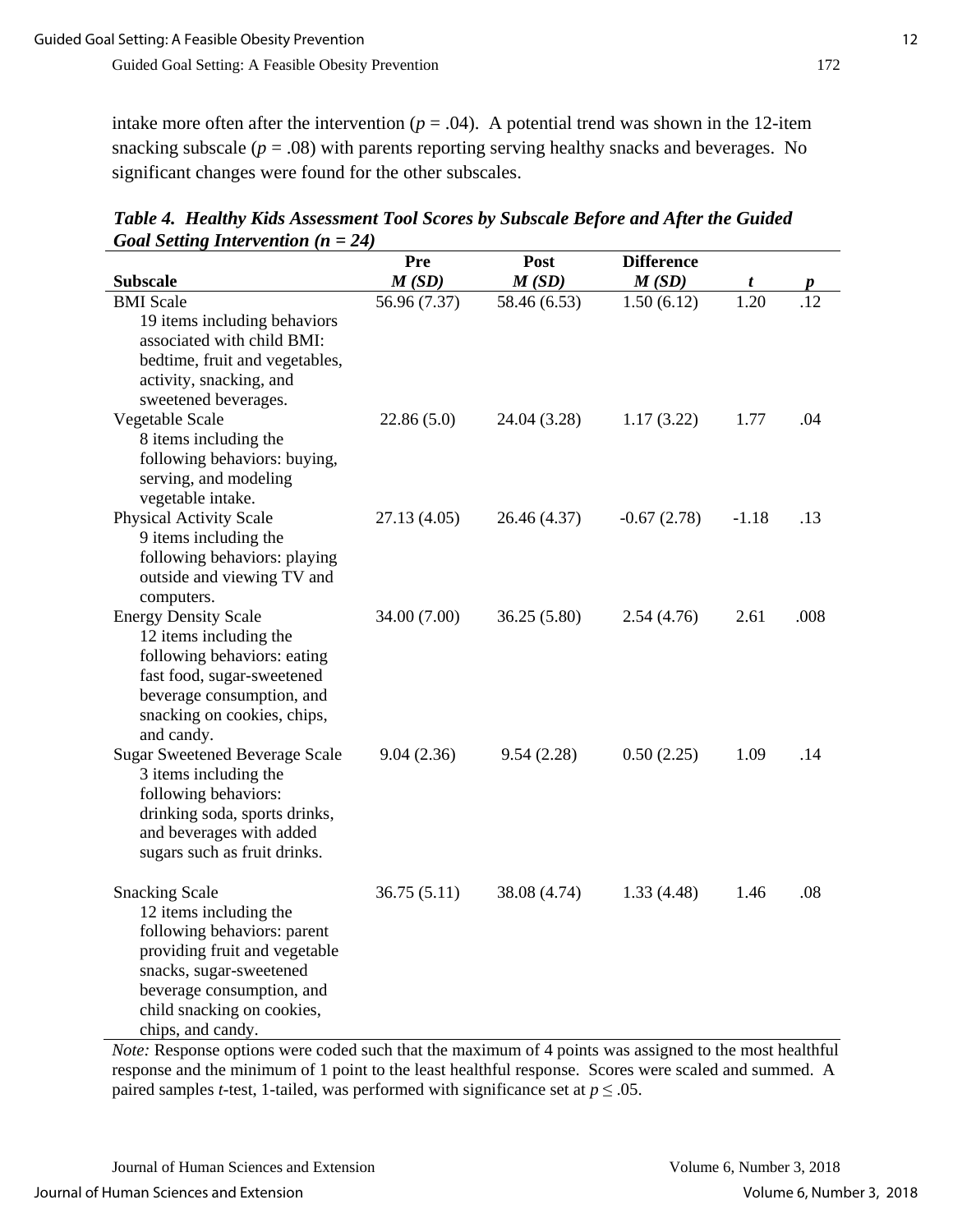#### **Discussion**

The aforementioned goal setting reviews provide evidence that goal setting is an appropriate strategy to facilitate health behavior change, but it was not clear which goal setting type (self-set, participatory, assigned, or guided) is most effective and whether the methods need to change according to the setting and target audience (Shilts, Townsend, et al., 2013). However, the current study provides evidence that guided goal setting is a feasible goal setting strategy for low-income parents with young children.

Similar to our approach of adding weekly guided goal setting to an existing nutrition curriculum, Cullen et al. (2009) investigated the impact of adding self-set goal setting plus video modeling to an existing EFNEP curriculum. Comparable to our results, 80% of parents indicated that the goal setting component was very helpful, and 67% reported setting goals. The enhanced EFNEP curriculum also resulted in parental BMI decrease, which provides additional evidence that goal setting, whether self-set or guided, is an appropriate behavioral strategy for low-income adults with children (Cullen et al., 2009).

Using a mixed-methods procedure, the current study provided evidence from three sources (individual interviews, goal selection/effort patterns, and behavioral outcome data) to support feasibility. From the individual interviews, participants indicated that the guided part of the goal setting method appeared to be an integral part of what they felt was most useful for the goal setting process (i.e., personalization and goal options from which to choose). From goal selection/effort patterns, we found that parents readily selected the preformatted goal options, and 90% made effort toward those goals. Behavioral outcome data supported the qualitative and goal selection/effort findings in that parents reported serving more vegetables and fewer energydense meals and snacks.

Physical activity-related goals were most frequently selected by parents in this study, so it was unexpected that no change in physical activity as measured by the HK physical activity subscale was shown after the intervention. The subscale's nine items focused on parent report of outdoor physical activities and screen time (Table 4). Seasonality may have been a contributing factor in the decrease observed. The intervention content included active games that could be done indoors (i.e., musical chairs, balloon toss, dancing to music) as well as promoted outdoor play. From the interviews, parents indicated that they liked and implemented these types of indoor physical activities and wanted to learn about others. The HK 9-item subscale did not include indoor activities and was not sensitive to changes in indoor physical activity. Some posttest data were collected during a heat wave, while other posttest data were collected in fall/rainy season, so rain and extreme heat could have contributed to the decrease in outdoor physical activity levels. Baranowski, Thompson, DuRant, Baranowski, and Puhl (1993) found that preschool-aged children were less active during hotter months. Also, Kolle, Steene-Johannessen, Andersen, and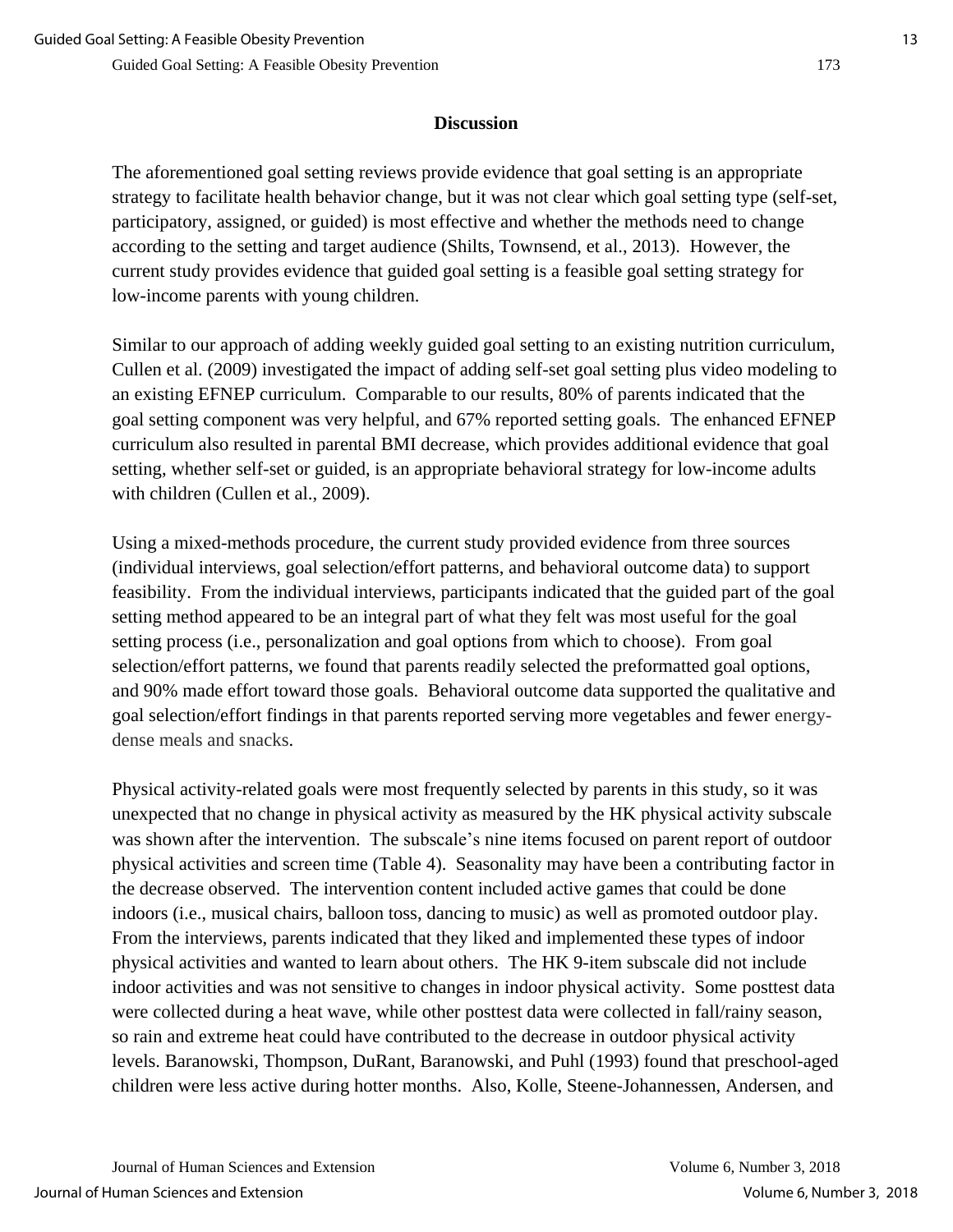Anderssen (2009) found substantial seasonal differences in physical activity for children with lower rates in fall and winter. Future research should account for seasonality and develop assessment questions that include both indoor and outdoor physical activities.

# **Limitations**

Study limitations include the use of a convenience sample where motivated parents attended the intervention sessions and volunteered to be interviewed. The results could be an overestimate of the feasibility if compared to unmotivated parents or those in a captive audience setting. The latter is often the situation for EFNEP and SNAP-Ed classes. Parents that did not value the guided goal setting procedure may have been more likely to drop out early in the intervention. Assessments were based on self-report data only. Because these participants were motivated enough to volunteer for the intervention, this strategy should also be evaluated with parents participating in programs that serve a captive audience.

## **Conclusion**

Guided goal setting was a feasible behavioral strategy for the participants in this study. Parents actively engaged in the guided goal setting process, routinely challenged themselves by selecting new weekly goals, made improvements in vegetable behaviors, and served fewer energy-dense meals and snacks. The guided (personalization of goal options) portion of the goal setting activities appeared to be an integral part of what parents considered most useful.

The Healthy Kids self-assessment tool and goal generating process are automated and available at http://healthykids.ucdavis.edu/. The companion parent workbook is also available at the Healthy Kids website to be partnered with a traditional Cooperative Extension nutrition education and parenting curriculum.

To date, guided goal setting has been tested with middle school adolescents and low-income parents of young children. Further research could extend to other audiences, like pregnant teens; drug rehabilitation clients; and adults in parenting, English language, and job training classes.

## **References**

Bandura, A. (1991). Social cognitive theory of self-regulation. *Organizational Behavior and Human Decision Processes, 50*(2), 248–287. doi:10.1016/0749-5978(91)90022-L Baranowski, T., Thompson, W. O., DuRant, R. H., Baranowski, J., & Puhl, J. (1993). Observations on physical activity in physical locations: Age, gender, ethnicity, and month effects. *Research Quarterly for Exercise and Sport, 64*(2), 127–133. doi:10.1080/027013 67.1993.10608789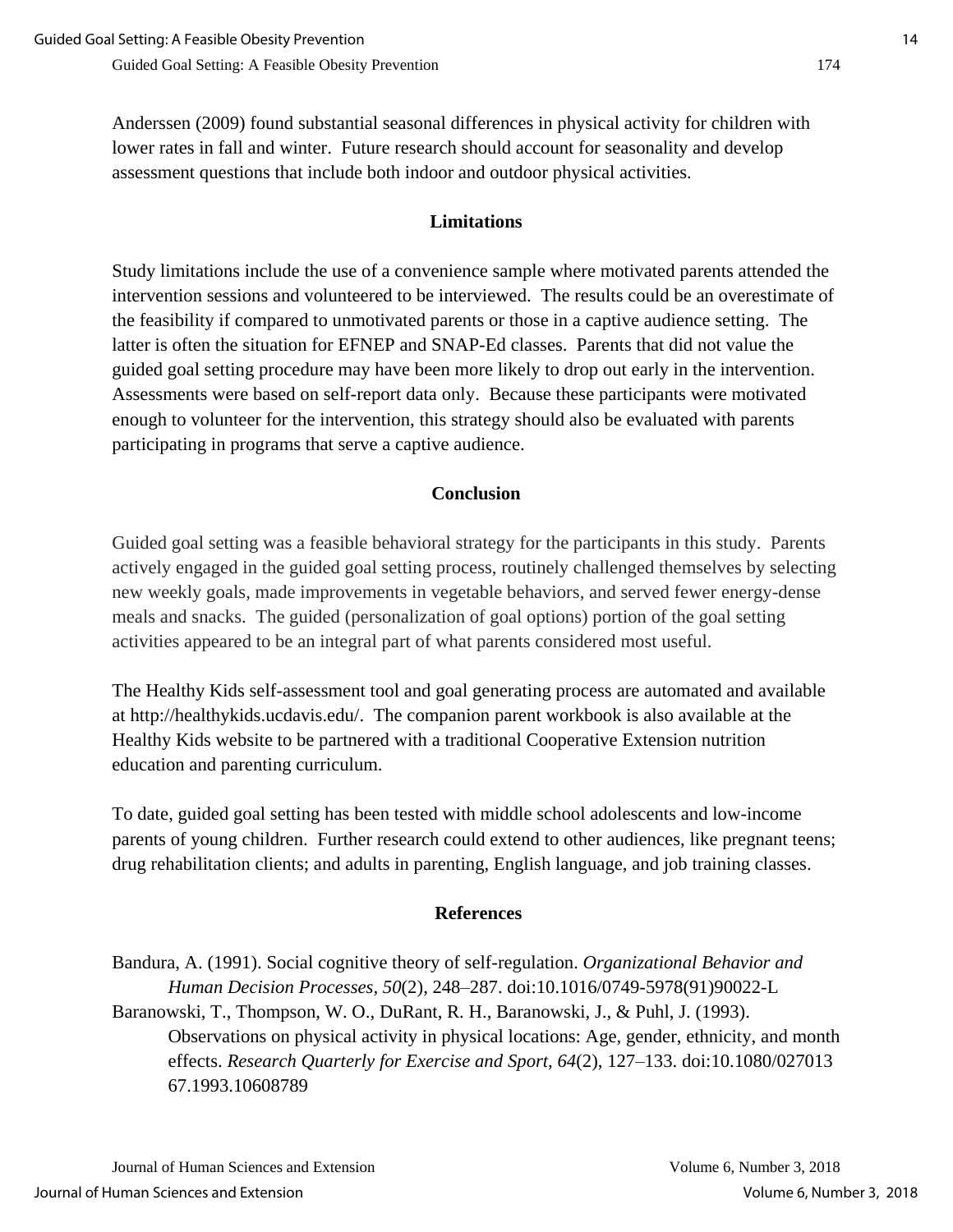- Bodenheimer, T., & Handley, M. A. (2009). Goal-setting for behavior change in primary care: An exploration and status report. *Patient Education and Counseling, 76*(2), 174–180. doi:10.1016/j.pec.2009.06.001
- Centers for Disease Control and Prevention. (2013, August 9). Vital signs: Obesity among lowincome, preschool-aged children–United States, 2008–2011. *Morbidity and Mortality Weekly Report, 62*(31), 629–634. Retrieved from https://www.cdc.gov/mmwr/preview /mmwrhtml/mm6231a4.htm
- Contento, I. R., Koch, P. A., Lee, H., & Calabrese-Barton, A. (2010). Adolescents demonstrate improvement in obesity risk behaviors after completion of Choice, Control & Change, a curriculum addressing personal agency and autonomous motivation. *Journal of the American Dietetic Association, 110*(12), 1830–1839. doi:10.1016/j.jada.2010.09.015.
- Cullen, K. W., Baranowski, T., & Smith, S. P. (2001). Using goal setting as a strategy for dietary behavior change. *Journal of the American Dietetic Association, 101*(5), 562–566. doi:10.1016/S0002-8223(01)00140-7
- Cullen, K. W., Smalling, A. L., Thompson, D., Watson, K. B., Reed, D., & Konzelmann, K. (2009). Creating healthful home food environments: Results of a study with participants in the Expanded Food and Nutrition Education Program. *Journal of Nutrition Education and Behavior, 41*(6), 380–388. doi:10.1016/j.jneb.2008.12.007
- Golley, R. K., Magarey, A. M., Baur, L. A., Steinbeck, K. S., & Daniels, L. A. (2007). Twelvemonth effectiveness of a parent-led, family-focused weight-management program for prepubertal children: A randomized, controlled trial. *Pediatrics, 119*(3), 517–525. doi:10.1542/peds.2006-1746
- Kelsey, M. M., Zaepfel, A., Bjornstad, P., & Nadeau, K. J. (2014). Age-related consequences of childhood obesity. *Gerontology*, *60*(3), 222–228. doi:10.1159/000356023
- Kolle, E., Steene-Johannessen, J., Andersen, L. B., & Anderssen, S. A. (2009). Seasonal variation in objectively assessed physical activity among children and adolescents in Norway: A cross-sectional study. *International Journal of Behavioral Nutrition and Physical Activity, 6*(36). doi:10.1186/1479-5868-6-36
- Locke, E. A., & Latham, G. P. (1990). *A theory of goal setting and performance*. Englewood Cliffs, NJ: Prentice-Hall.
- Locke, E. A., & Latham, G. P. (2002). Building a practically useful theory of goal setting and task motivation. A 35-year odyssey. *American Psychologist, 57*(9), 705–717. doi:10.1037 /0003-066X.57.9.705
- Ogden, C. L., Margaret, C. D., Kit, B. K., & Flegal, K. M. (2014). Prevalence of childhood and adult obesity in the United States, 2011–2012. *Journal of the American Medical Association, 311*(8), 806–814. doi:10.1001/jama.2014.732
- Ontai, L., & Families with Young Children Workgroup. (2010). *Healthy, Happy Families: Minilessons*. Davis, CA: University of California Cooperative Extension. Retrieved from http://anrcatalog.ucanr.edu/Details.aspx?itemNo=21646SET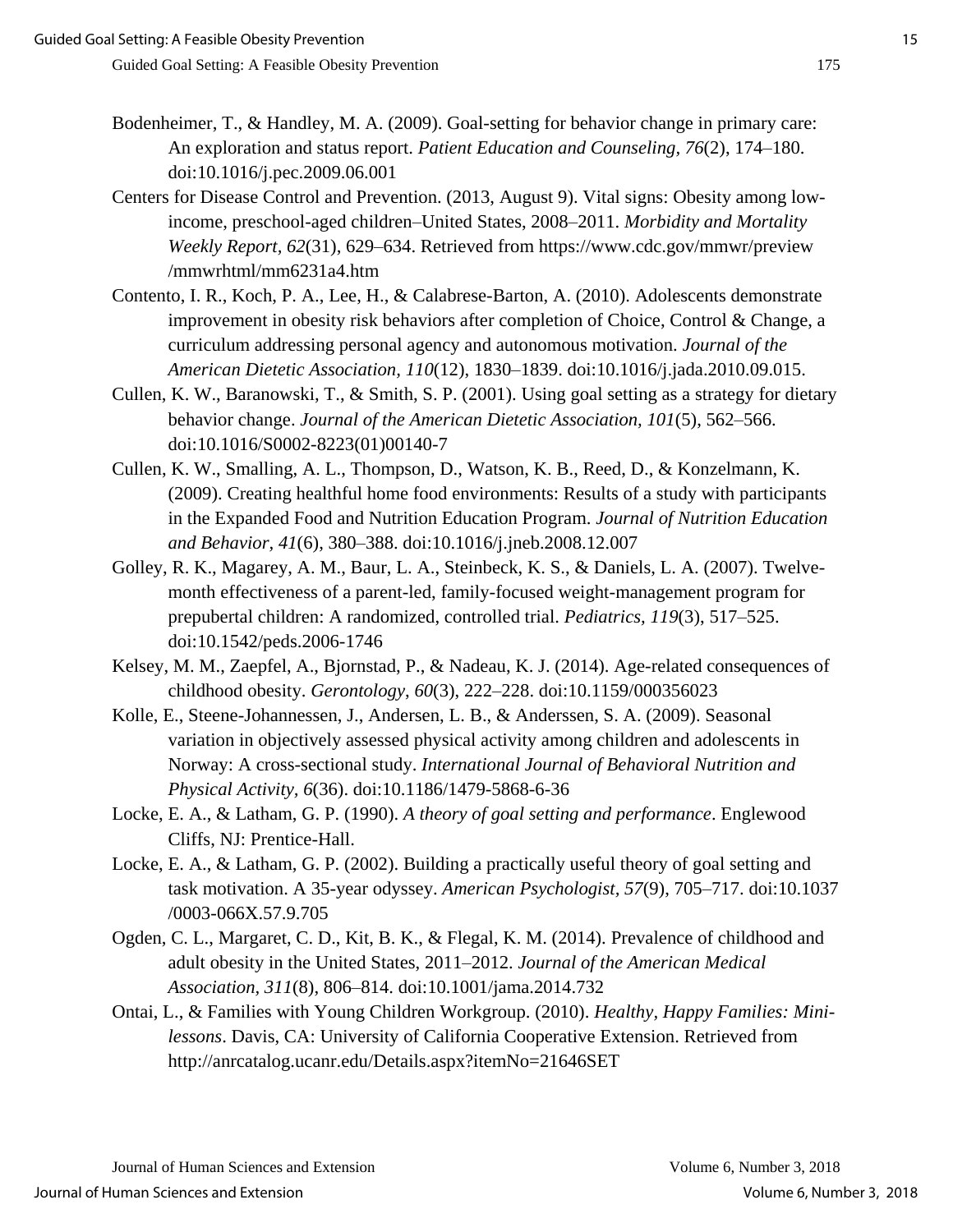- Ontai, L., Lipscomb, S. T., Sitnick, S. L., Bowers, H., & Lamp, C. L. (2013). Healthy, Happy Families evaluation: Integrating parent education into child obesity prevention with lowincome parents of young children. *The Forum for Family and Consumer Issues,18*(3). Retrieved from https://projects.ncsu.edu/ffci/publications/2013/v18-n3-2013-winter /ontai-lipscmb-sitnick-bowers-lamp.php
- Ontai, L., Ritchie, L., Williams, S. T., Young T., & Townsend, M. S. (2009). Guiding familybased obesity prevention efforts in low-income children in the United States: Part 1– What determinants do we target? *International Journal of Child and Adolescent Health, 2*(1),19–30.
- Pan, L., Blanck, H. M., Sherry, B., Dalenius, K., & Grummer-Strawn, L. M. (2012). Trends in the prevalence of extreme obesity among US preschool-aged children living in lowincome families, 1998–2010. *Journal of the American Medical Association, 308*(24), 2563–2565. doi:10.1001/jama.2012.108099
- Pan, L., Freedman, D. S., Sharma, A. J., Castellanos-Brown, K., Park, S., Smith, R. B., & Blanck, H. M. (2016). Trends in obesity among participants aged 2–4 years in the special Supplemental Nutrition Program for Women, Infants, and Children–United States, 2000– 2014. *Morbidity and Mortality Weekly Report, 65*(45), 1256–1260. doi:10.15585/mmwr .mm6545a2
- Patton, M. Q. (1990). *Qualitative evaluation and research methods* (2nd ed.). Newbury Park, CA: Sage.
- Shilts, M. K., Davidson, C., Leavens, L., Sitnick, S. L., & Townsend, M. S. (2010). *Goals for Healthy Kids*. Davis, CA: University of California Cooperative Extension. Retrieved from http://townsendlab.ucdavis.edu/evaluation-research-tools/validation-research/
- Shilts, M. K., Drake, C., Lanoue, L., Beatrice, F., & Townsend, M. S. (2016). Physical activity and screen time 24-hr logs validate a brief activity tool. *Journal of Nutrition Education and Behavior*, *48*(7S), S131. doi:10.1016/j.jneb.2016.04.377
- Shilts, M. K., Horowitz, M., & Townsend, M. S. (2004). Goal setting as a strategy for dietary and physical activity behavior change: A review. *American Journal of Health Promotion, 19*(2), 81–93. doi:10.4278/0890-1171-19.2.81
- Shilts, M. K., Horowitz, M., & Townsend, M. S. (2009). Guided goal setting: Effectiveness in a dietary and physical activity intervention with low-income adolescents. *International Journal of Adolescent Medicine and Health, 21*(1), 111–122. doi:10.1515/IJAMH.2009 .21.1.111
- Shilts, M. K., Sitnick, S. L., Ontai, L., & Townsend, M. S. (2013). Guided goal setting: A behavior change strategy adapted to the needs of low-income parents of young children participating in Cooperative Extension programs. *The Forum for Family and Consumer Issues, 18*(1). Retrieved from https://projects.ncsu.edu/ffci/publications/2013/v18-n1- 2013-spring/shilts-sitnick-ontai-townsend.php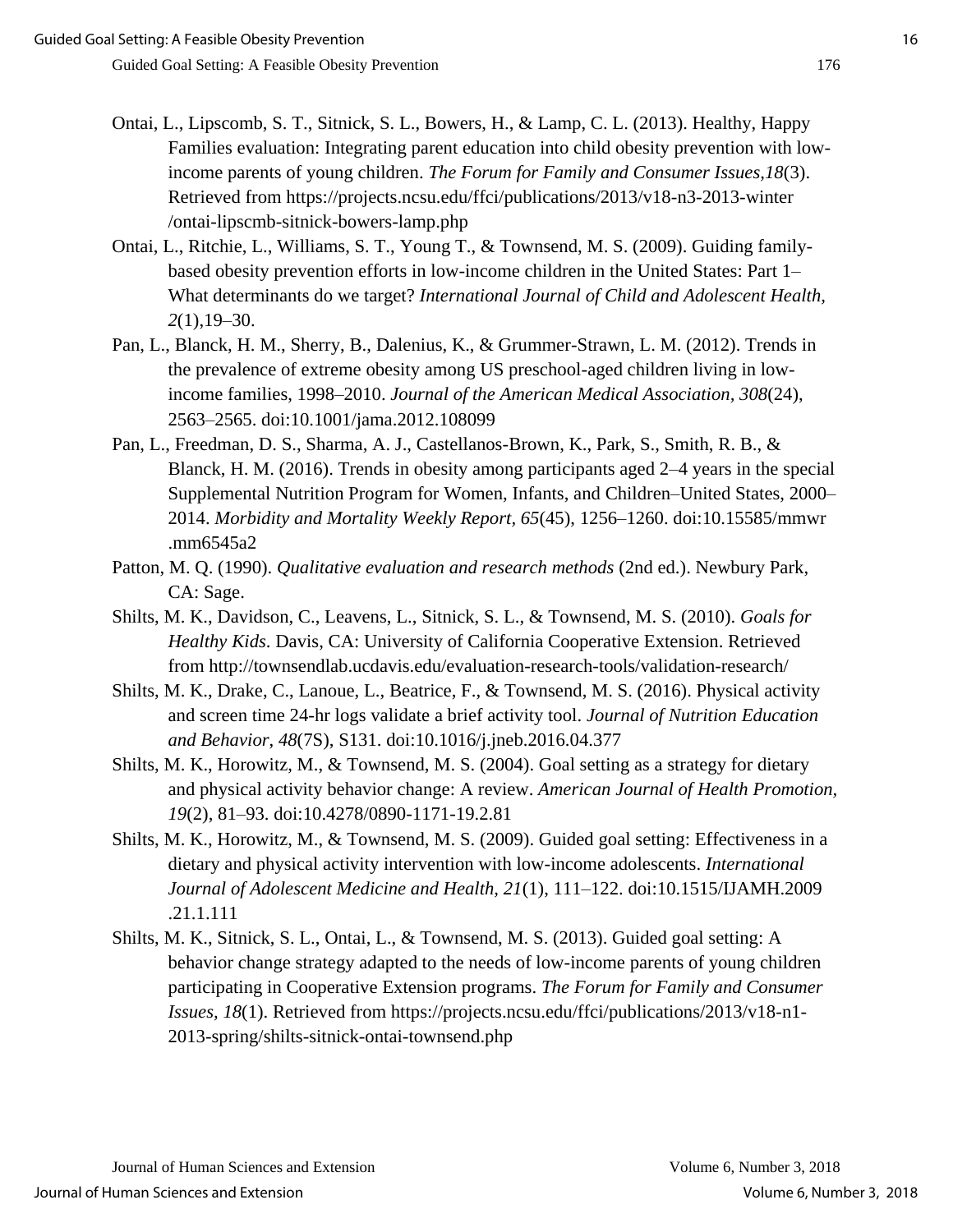- Shilts, M. K., Styne, D., Drake, C., Aden, C., & Townsend, M. S. (2015). Fast food, fat and sugar sweetened beverage items are related to children's dietary energy density. *The FASEB Journal*, *29*(S1), 731.6.
- Shilts, M. K., & Townsend, M. S. (2012). A goal setting intervention positively impacts adolescents' dietary behaviors and physical activity self-efficacy. *Journal of Youth Development: Bridging Research and Practice, 7*(4), 92–108. doi:120704PA001
- Shilts, M. K., Townsend, M. S., & Dishman, R. K. (2013). Using goal setting to promote health behavior change. In E. A. Locke & G. P. Latham (Eds.), *New developments in goal setting and task performance* (pp. 415–438). New York, NY: Routledge.
- Shilts, M. K., Townsend, M. S., & Horowitz, M. (2004). An innovative approach to goal setting for adolescents: Guided goal setting. *Journal of Nutrition Education and Behavior, 36*(3), 155–156. doi: 10.1016/S1499-4046(06)60153-X
- Singh, A. S., Mulder, C., Twisk, J. W. R., Van Mechelen, W., & Chinapaw, M. J. M. (2008). Tracking of childhood overweight into adulthood: A systematic review of the literature. *Obesity Reviews*, *9*(5), 474–488. doi:10.1111/j.1467-789X.2008.00475.x
- Sternfeld, B., Block, C., Quesenberry, C. P., Jr., Block, T. J., Husson, G., Norris, J. C., ... Block, G. (2009). Improving diet and physical activity with ALIVE: A worksite randomized trial. *American Journal of Preventive Medicine, 36*(6), 475–483. doi:10.1016 /j.amepre.2009.01.036.
- Strecher, V. J., Seijts, G. H., Kok, G. J., Latham, G. P., Glasgow, R., DeVellis, B., . . . Bulger, D. W. (1995). Goal setting as a strategy for health behavior change. *Health Education Quarterly, 22*(2), 190–200. doi:10.1177/109019819502200207
- Townsend, M. S., Ontai, L., Young, T., Ritchie, L. D., & Williams, S. T. (2009). Guiding familybased obesity prevention efforts in low-income children in the United States: Part 2−What behaviors do we measure? *International Journal of Child and Adolescent Health, 2*(1), 31–48.
- Townsend, M. S., Shilts, M. K., Allen, L., Styne, D., Woodhouse, L., Shahab-Ferdows, S., & Drake, C. (2015). Biomarkers validate a 3-item sweetened beverage tool. *Journal of Nutrition Education and Behavior, 47*(4S), S102. doi:10.1016/j.jneb.2015.04.278
- Townsend, M. S., Shilts, M. K., Drake, C., Lanoue, L., & Beatrice, F. (2016). Focus on snacks: Reliability and validity. *Journal of Nutrition Education and Behavior, 48*(7S), S132–133. doi:10.1016/j.jneb.2016.04.382
- Townsend, M. S., Shilts, M. K., Leavens, L., Davidson, C., Lamp, C., Johns, M., & Ontai, L. (2011). *Healthy Kids instruction guide*. Davis, CA: University of California Cooperative Extension. Retrieved from http://townsendlab.ucdavis.edu/evaluation-researchtools/validation-research/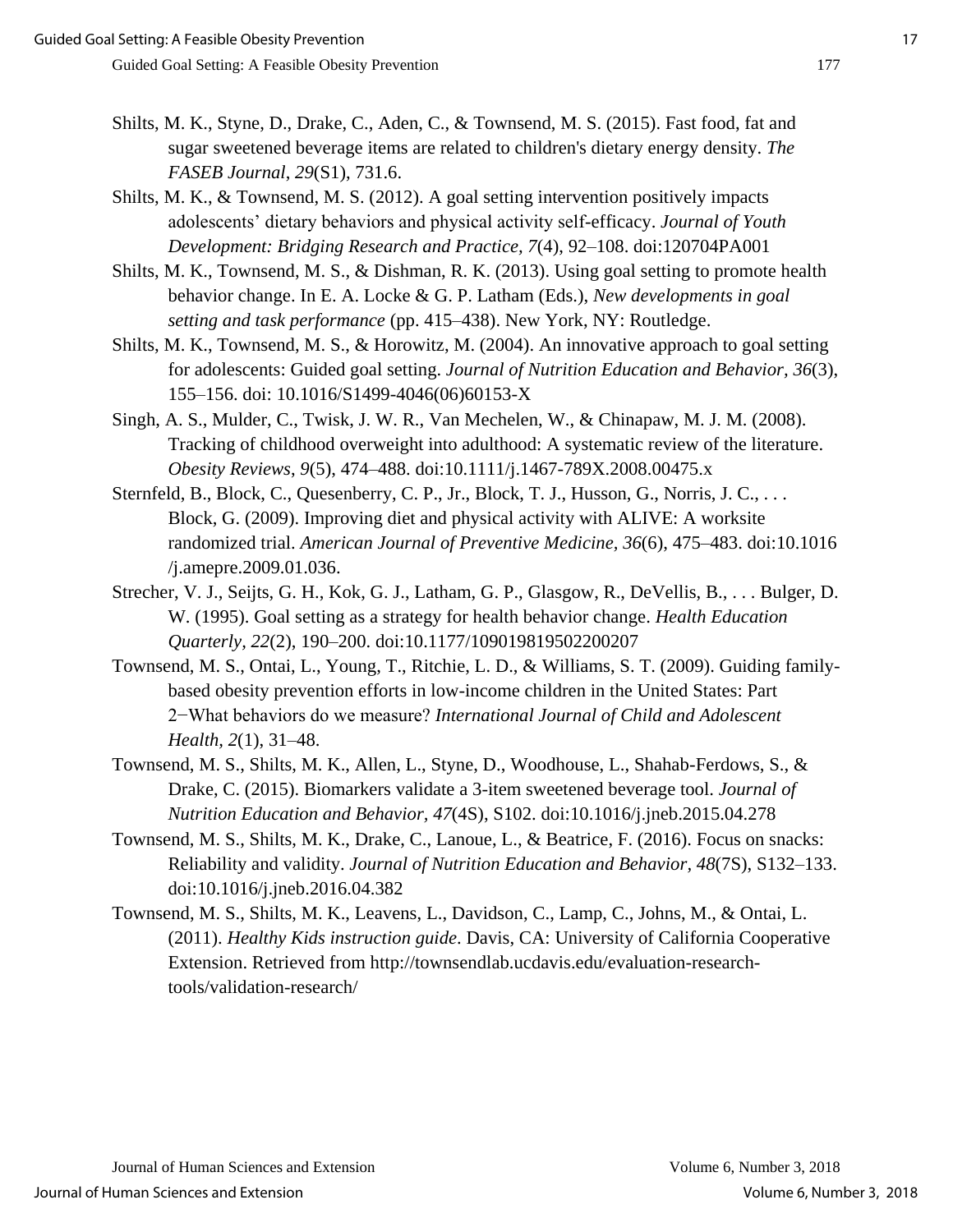- Townsend, M. S., Shilts, M. K., Ontai, L., Leavens, L., Davidson, C., & Sitnick, S. L. (2014). Obesity risk for young children: Development and initial validation of an assessment tool for participants of federal nutrition programs. *The Forum for Family and Consumer Issues, 19*(3). Retrieved from https://projects.ncsu.edu/ffci/publications/2014/v19-n3- 2014-winter/townsend-shiltz-ontai-leavens-davidson-sitnick.php
- Townsend, M. S., Shilts, M. K., Styne, D. M., Drake, C., Lanoue, L. L., & Ontai, L. (2018) An obesity risk assessment tool for young children: Validity with BMI and nutrient values. *Journal of Nutrition Education and Behavior*, 50(7), 705–717. doi:10.1016/j.jneb.2018.01.022
- Townsend, M. S., Shilts, M. K., Styne, D. M., Drake, C., Lanoue, L., Woodhouse, L., & Allen, L. H. (2016). Vegetable behavioral tool demonstrates validity with MyPlate vegetable cups and carotenoid and inflammatory biomarkers. *Appetite*, *107,* 628–638. doi:10.1016 /j.appet.2016.09.002
- Townsend, M. S., Slyva, K., Davidson, C., Leavens, L., Sitnick, S. L., & Kai-Chao, L. (2011). *Healthy Kids: Pediatric obesity risk assessment tool [45 items reflecting 23 behaviors and 12 determinants of obesity].* Davis, CA: University of California Cooperative Extension. Retrieved from http://townsendlab.ucdavis.edu/evaluation-researchtools/validation-research/
- U.S. Department of Health and Human Services & U.S. Department of Agriculture. (2015). *2015–2020 dietary guidelines for Americans* (8th ed.). Retrieved from http://health.gov /dietaryguidelines/2015/guidelines/
- University of California Davis & Colorado State University. (2007). *Eating Smart Being Active*: *Expanded Food and Nutrition Education Program*. Retrieved from http://eatingsmartbe ingactive.colostate.edu/
- Waters, E., de Silva-Sanigorski, A., Burford, B. J., Brown, T., Campbell, K., Gao, Y., ... Summerbell, C. D. (2011). Interventions for preventing obesity in children. *Cochrane Database of Systematic Reviews*, *12*, CD001871. doi:10.1002/14651858.CD001871.pub3

*Dr. Mical K. Shilts* is a Professor in the Department of Family and Consumer Sciences, California State University, Sacramento. Dr. Shilts' research interests concentrate on the development and evaluation of obesity prevention interventions applying "guided" goal setting targeting low-income, ethnically-diverse audiences and the design and validation of dietary assessment tools for low-literate audiences.

*Dr. Stephanie L. Sitnick* is an Assistant Professor in the Department of Psychology and Counseling,Caldwell University. Dr. Sitnick's research focuses on the impact of early contextual factors such as parenting, socioeconomic status, and cultural background on children's health-related behaviors. Additionally, she is interested in prevention and intervention effectiveness.